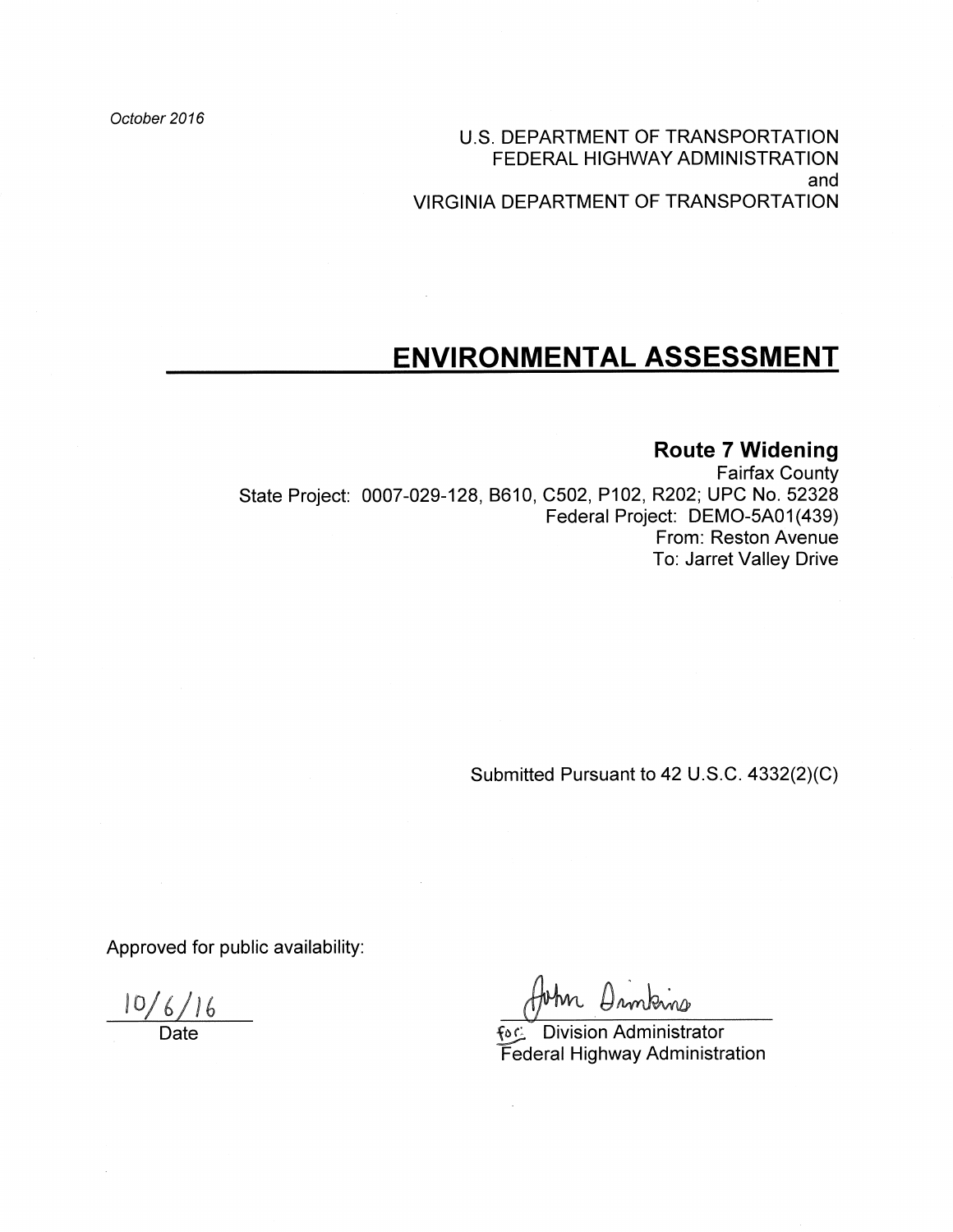### **Section 1 - PURPOSE AND NEED**

#### Page

| 1.1 |         |  |
|-----|---------|--|
| 1.2 |         |  |
| 1.3 |         |  |
|     |         |  |
|     |         |  |
|     | 1.3.1.b |  |
|     |         |  |
|     | 1.3.2.a |  |
|     | 1.3.2.b |  |
| 1.4 |         |  |
| 1.5 |         |  |

# **Section 2 - ALTERNATIVES**

| 2.1 |  |  |
|-----|--|--|
| 2.2 |  |  |
| 2.3 |  |  |
|     |  |  |
|     |  |  |
|     |  |  |

### **Section 3 - ENVIRONMENTAL CONSEQUENCES**

| 3.1 |  |  |  |  |  |
|-----|--|--|--|--|--|
| 3.2 |  |  |  |  |  |
|     |  |  |  |  |  |
|     |  |  |  |  |  |
|     |  |  |  |  |  |
|     |  |  |  |  |  |
|     |  |  |  |  |  |
| 3.3 |  |  |  |  |  |
| 3.4 |  |  |  |  |  |

# **Section 4 - COORDINATION AND COMMENTS**

| 4.1 |  |
|-----|--|
| 4.2 |  |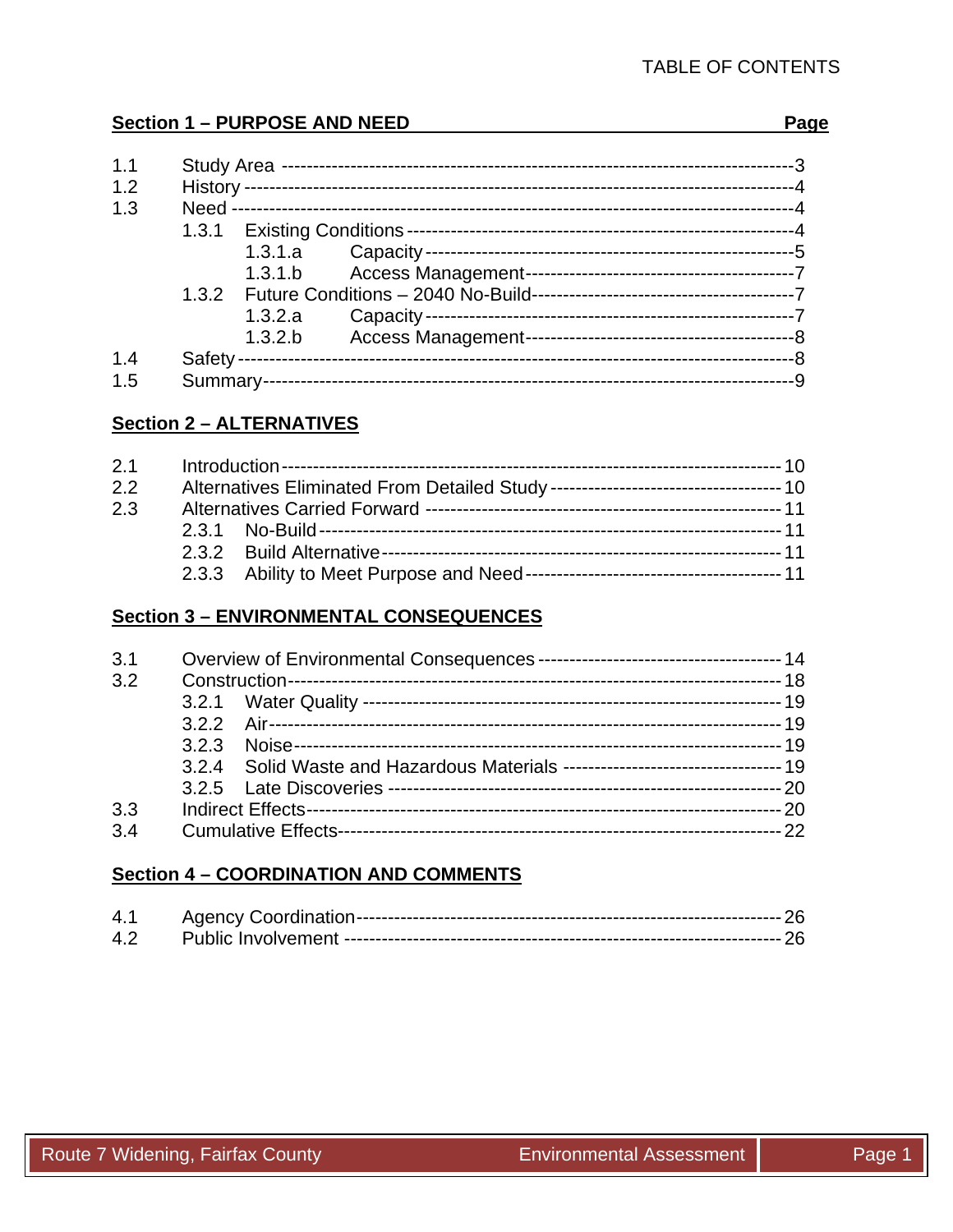# **Appendix A – Air Report Appendix B – Preliminary Noise Analysis**

# **FIGURES**

| _ocation Mar     |  |
|------------------|--|
| ™vnical Sectior. |  |

# **TABLES**

| 2  |                                                                              |  |
|----|------------------------------------------------------------------------------|--|
| 3  | Existing 2011 AM/PM Delay and LOS Signalized Intersections ----------------6 |  |
| 4  |                                                                              |  |
| 5  | Existing 2011 VS. 2040 No-Build AM/PM Delay and LOS                          |  |
|    |                                                                              |  |
| 6  |                                                                              |  |
|    | No-Build vs. Build 2040 AM/PM Delay and LOS                                  |  |
|    | at Signalized Intersections-                                                 |  |
| 8  | <b>Estimated Project Costs-</b>                                              |  |
| 9  |                                                                              |  |
| 10 |                                                                              |  |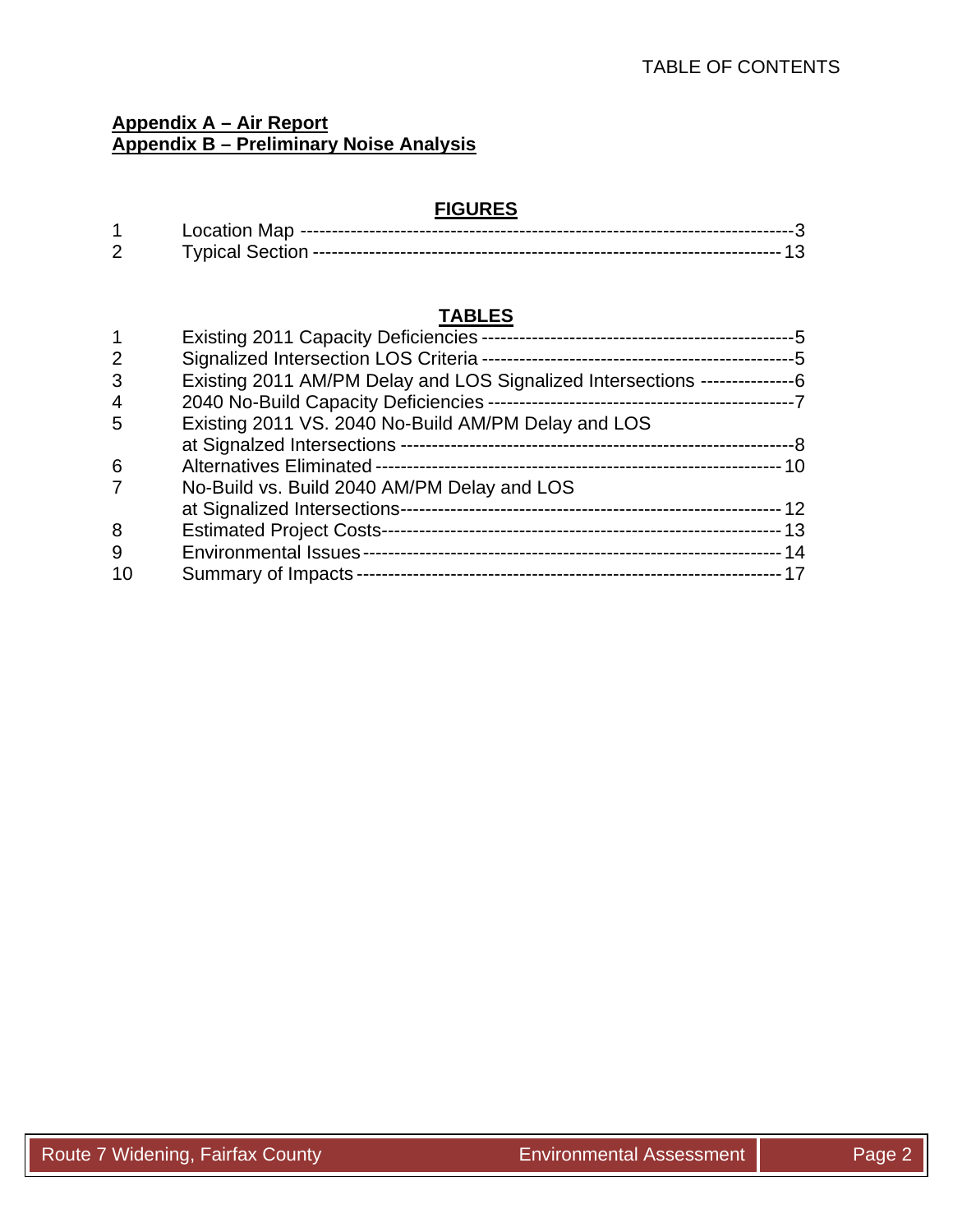# **1.1 STUDY AREA**

The Virginia Department of Transportation (VDOT) in cooperation with the Federal Highway Administration (FHWA) is studying the environmental consequences of a project that would improve capacity, safety, and access management deficiencies of an approximate 7-mile section of Route 7 (Leesburg Pike) in Fairfax County, Virginia. The improvements consist of widening from four to six lanes from Reston Avenue to the west approach of the bridge over the Dulles Toll Road to match and tie into existing six lane sections of roadway. The proposed roadway will provide an additional lane in each direction with the widening to the inside median where possible. A raised median, multipurpose trail and turn lanes at intersections are also proposed. A bridge replacement is proposed for the Difficult Run stream crossing with the wider typical section. The study area is bounded by Reston Avenue to the west and Dulles Toll Road to the east (Figure 1: Location Map).



**FIGURE 1: Location Map**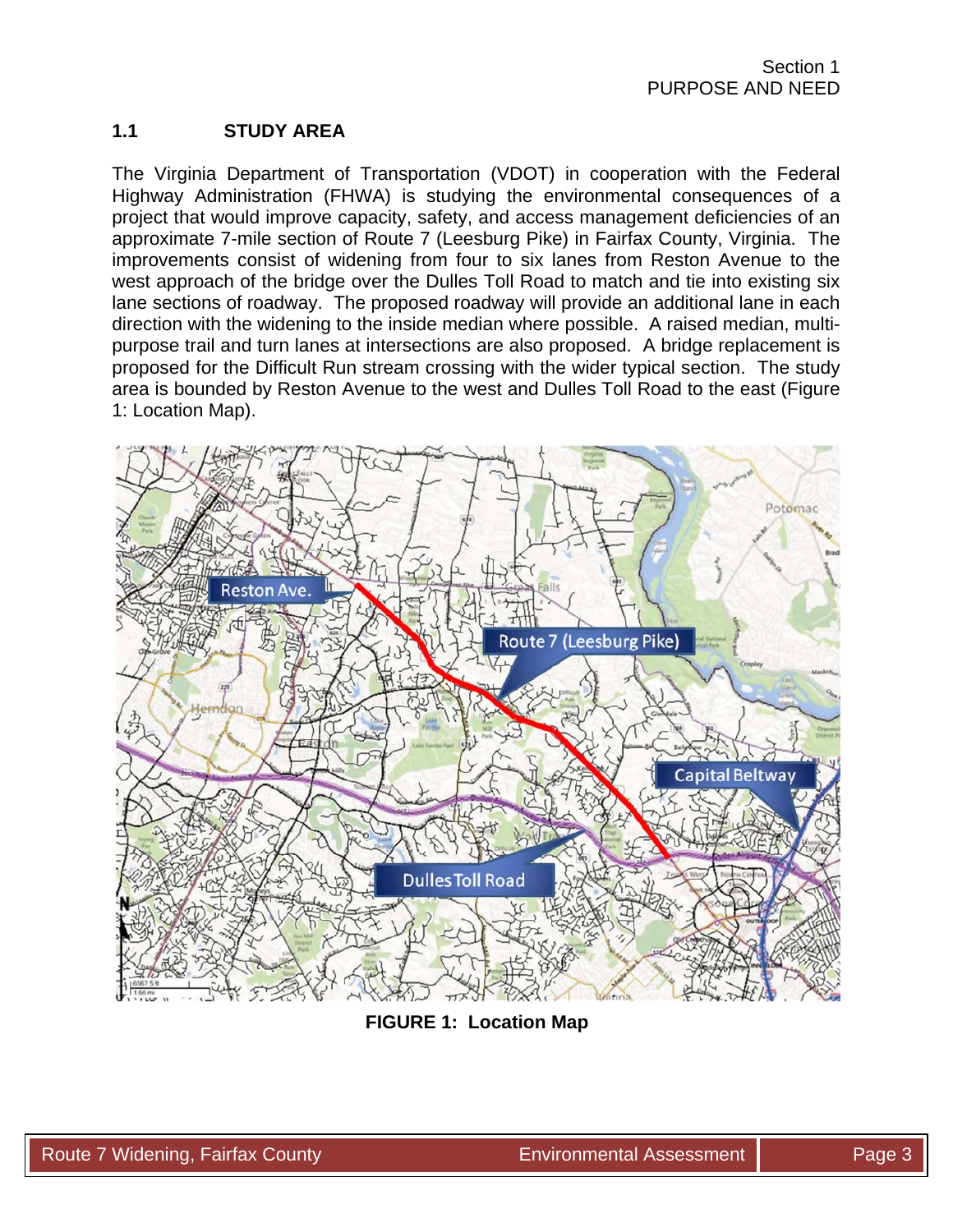# **1.2 HISTORY**

Planning for the widening of the Route 7 corridor from four to six lanes west of Tysons Corner has been ongoing since 1999. The first section of this effort began construction west of the project limits in 2013 with widening between Rolling Holly Drive and Reston Avenue. Construction of this western section was completed in February 2016. Bridge deck replacement and widening of Route 7 over the Dulles Airport Access Highway and Toll Road east of the project limits began construction in the Summer of 2015 and is expected to be completed in the Spring of 2018.

In 2008 a Technical Memorandum was prepared to document analysis of the corridor an intersection improvement alternatives analysis for Route 7 from Reston Parkway and the Dulles Toll Road which concluded that the implementation of conventional at-grade intersection improvements alone to the current 4-lane corridor would not provide sufficient intersection capacity. A Safety Assessment was completed in 2013 to document the current and historical safety performance of the study corridor. In 2015 an Alternative Intersection Analysis and Design Report was prepared to analyze and assess the operations of the intersection configuration alternatives and to recommend the preferred alternative for each intersection in the project corridor.

The widening of this section of Route 7 from four to six lanes is included in Fairfax County's *Comprehensive Plan 2013 Edition (as amended)* for Transportation. The County's interest in Route 7 is also found in the County's *Third Four Year Transportation Program (FY2013-FY2016)* and the *FY2015-FY2020 Transportation Project Priorities (TPP)*. This project has long been a part of the Metropolitan Washington Council of Governments (the Region's Metropolitan Planning Organization) *Constrained Long Range Plan (CLRP)* and the *Transportation Improvement Plan (TIP)*. In addition to being included in this regional plan, the Northern Virginia Transportation Authority's regional transportation plan entitled *TransAction 2040* designates the Dulles/VA 7 corridor as their top corridor for improvements. This project is also included in VDOT's *2025 State Highway Plan*. This plan is included as part of the *2035 Virginia Surface Transportation Plan Update*.

# **1.3 NEED**

### **1.3.1 Existing Conditions**

The need for this project is based on existing and future capacity and access management deficiencies. Route 7 is classified as an Urban Principal Arterial with a design speed of 60 miles per hour in the project area.

The existing corridor is a four lane roadway with approximately 24-feet of asphalt pavement with a grass median of varying width separating the east and west bound lanes and 6-foot paved shoulders. Multiple side streets, private entrances and business entrances are located along the project corridor. Throughout the corridor, intersections are un-signalized as well as signalized with designated right and left turn lanes.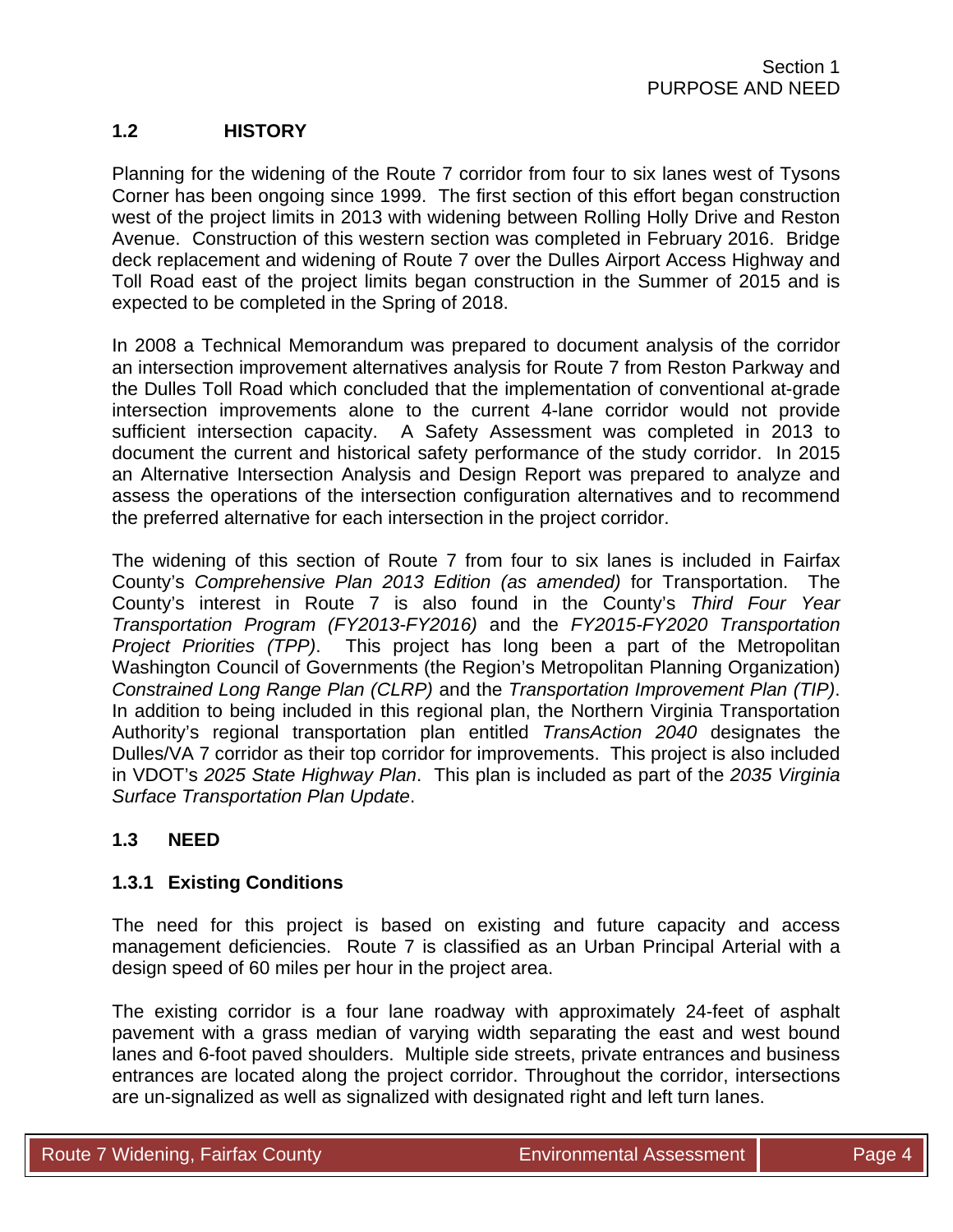Based on these previous studies, there are two existing deficiencies that would be addressed by the proposed project: capacity and access management.

#### **1.3.1.a. Capacity**

The 2011 average daily traffic (ADT) volume was approximately 46,000 vehicles per day (VPD) from Reston Avenue to Difficult Run and approximately 54,000 VPD from Difficult Run to Dulles Toll Road. Daily Service Volumes (DSV), based on the geometrics of the existing roadway (pavement widths, shoulders, radius of curve, sight distance, etc.), represent the acceptable traffic volume for a segment of roadway. Comparison of the Route 7 calculated DSV and the measured average daily traffic (ADT) of the existing year (2011) indicates the existing roadway geometrics are currently overcapacity by 31.4% - 54.3% of the DSV. (see Table 1: Existing 2011 Capacity Deficiencies).

| <b>Route 7 Segment</b>                             | <b>DSV</b> | <b>Existing 2011 ADT</b> | % Overcapacity |  |  |
|----------------------------------------------------|------------|--------------------------|----------------|--|--|
| <b>Reston Avenue to</b><br><b>Diffcult Run</b>     | 35,000 VPD | 46,000 VPD               | 31.4%          |  |  |
| <b>Difficult Run to</b><br><b>Dulles Toll Road</b> | 35,000 VPD | 54,000 VPD               | 54.3%          |  |  |

The Alternative Intersection Analysis and Design Report dated May 2015 analyzed traffic volumes and delays to determine the Intersection Level of Service (LOS) at the signalized intersections within the study area. The 2010 Highway Capacity Manual characterizes Intersection LOS by "control delay" which quantifies the increase in travel time due to traffic signal control. (see Table 2: Signalized Intersection LOS Criteria)

| <b>Control Delay (s/veh)</b> | <b>Level of Service (LOS)</b> |
|------------------------------|-------------------------------|
| < 10                         | А                             |
| $> 10-20$                    |                               |
| $> 20-35$                    |                               |
| $> 35 - 55$                  |                               |
| $> 55 - 80$                  |                               |
| > ጸበ                         |                               |

### **TABLE 2: Signalized Intersection LOS Criteria**

1 The existing traffic data was collected in 2011. Traffic counts were obtained in 2015 at the intersection of Route 7 and Lewinsville Road and were found to be consistent with the 2011 data. Therefore, the 2011 traffic data was used to project the 2040 design year traffic volumes.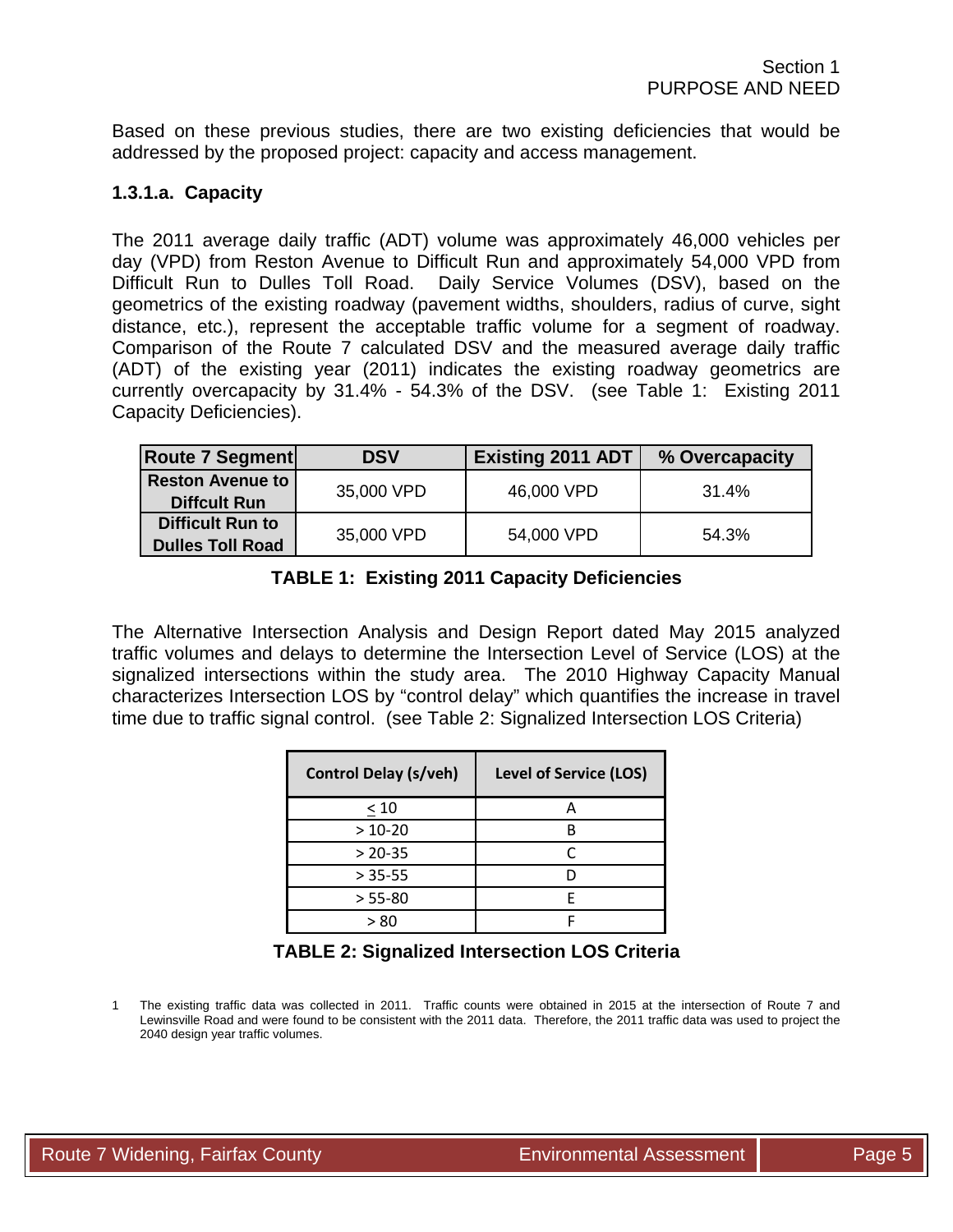Each Signalized Intersection Level of Service (LOS) is described in the 2010 Highway Capacity Manual. A summary of those descriptions are:

- LOS A describes operations with a control delay of 10 seconds per vehicle (s/veh) or less. This level is typically assigned when progression is exceptionally favorable or the cycle length is very short. Most vehicles arrive during the green indication and travel through the intersection without stopping.
- LOS B describes operations with control delay between 10 and 20 s/veh. This level is typically assigned when progression is highly favorable or the cycle length is short. More vehicles stop than with LOS A.
- LOS C describes operations with control delay between 20 and 35 s/veh. This level is typically assigned when progression is favorable or the cycle length is moderate. Individual cycle failures (i.e., one or more queued/stopped vehicles are not able to depart as a result of insufficient capacity during the cycle) may begin to appear at this level. The number of vehicles stopping is significant, although many vehicles still pass through the intersection without stopping.
- LOS D describes operations with control delay between 35 and 55 s/veh. This level is typically assigned when progression is ineffective or cycle length is long. Many vehicles stop and individual cycle failures are noticeable.
- LOS E describes operations with control delay between 55 and 80 s/veh. This level is typically assigned when progression is unfavorable and the cycle length is long. Individual cycle failures are frequent.
- LOS F describes operations with control delay exceeding 80 s/veh. This level is typically assigned when progression is very poor and the cycle length is long. Most cycles fail to clear the queue.

Table 3 summarizes the Existing 2011 AM and PM Delay and corresponding LOS for the signalized intersections along Route 7 as reported in the Alternative Intersection Analysis and Design Report dated May 2015.

|                                                   |              | <b>Existing 2011 AM</b> |              | <b>Existing 2011 PM</b> |
|---------------------------------------------------|--------------|-------------------------|--------------|-------------------------|
|                                                   | <b>Delay</b> |                         | <b>Delay</b> |                         |
| <b>Signalized Intersection</b>                    | (s/veh)      | <b>LOS</b>              | (s/veh)      | <b>LOS</b>              |
| <b>Reston Parkway</b>                             | 17.0         | B                       | 99.0         | F                       |
| <b>Utterback Store Road</b>                       | 16.3         | B                       | 35.8         | D                       |
| <b>Baron Cameron Avenue/Springvale Road</b>       | 78.9         | Е                       | 82.0         | F                       |
| Delta Glen Court/Colvin Run Road (West)           | 21.3         | C                       | 47.0         | D                       |
| <b>Carpers Farm Way/Colvin Run Road (East)</b>    | 46.8         | D                       | 29.8         | C                       |
| <b>Beulah Road/Forestville Drive</b>              | 31.9         | C                       | 22.9         | C                       |
| <b>Towlston Road</b>                              | 18.0         | B                       | 19.4         | B                       |
| <b>Lewinsville Road</b>                           | 28.2         | C                       | 32.0         | C                       |
| Dulles Toll Road WB Off-Ramp/Jarrett Valley Drive | 51.5         |                         | 8.4          | A                       |

**TABLE 3: Existing 2011 AM/PM Delay and LOS at Signalized Intersections**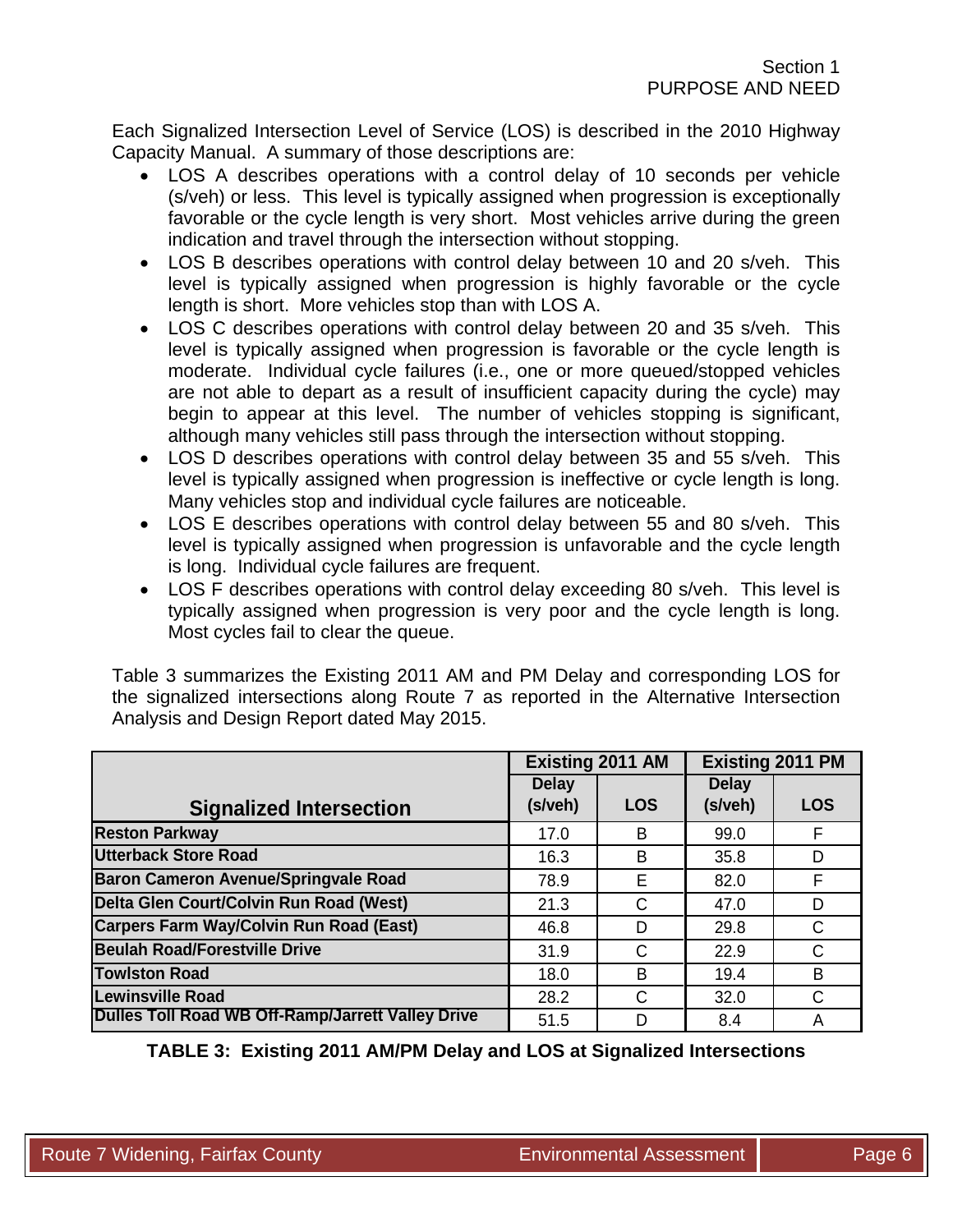#### **1.3.1.b. Access Management**

As documented in the Safety Assessment from February 2013, the study corridor is a divided facility with at-grade intersections. Median openings are located at all of the signalized intersections and at most of the un-signalized intersections. Most properties along Route 7 have direct access to the corridor. Access management of the study corridor directly affects the safety performance of the study corridor.

#### **1.3.2 Future Conditions – 2040 No-Build**

Growth rates for traffic volumes on this segment of Route 7 were determined examining the Transportation Planning Board 2010 CLRP models with Cooperative Land Use Forecasts Round 8.0, the Statewide Planning System (SPS) and historical traffic trends. All analyzes indicated a traffic growth rate of 1.6% per year from Existing year 2011 through the Design year 2040.

#### **1.3.2.a. Capacity**

The 2040 average daily traffic (ADT) volumes were projected to be 73,000 vehicles per day (VPD) from Reston Avenue to Difficult Run and 86,000 VPD from Difficult Run to Dulles Toll Road. If capacity improvements are not incorporated, Route 7 is projected to be overcapacity in the design year (2040) by 108.6% - 145.7% of the DSV (see Table 4: 2040 No-Build Capacity Deficiencies).

| <b>Route 7 Segment</b>                             | <b>DSV</b> | <b>2040 ADT</b> | % Overcapacity |  |
|----------------------------------------------------|------------|-----------------|----------------|--|
| <b>Reston Avenue to</b><br><b>Diffcult Run</b>     | 35,000 VPD | 73,000 VPD      | 108.6%         |  |
| <b>Difficult Run to Dulles</b><br><b>Toll Road</b> | 35,000 VPD | 86,000 VPD      | 145.7%         |  |

#### **TABLE 4: 2040 No-Build Capacity Deficiencies**

The Alternative Intersection Analysis and Design Report dated May 2015 analyzed traffic volumes and delays to determine the Intersection Level of Service (LOS) at the signalized intersections within the study area. VDOT's unwritten rule of thumb is to strive for a minimum LOS D at urban signalized intersection; however, the overall goal is simply to provide any level of improvement to traffic operations. Table 5 compares the Existing 2011 and the 2040 No-Build AM and PM Delay and LOS for the signalized intersections along Route 7.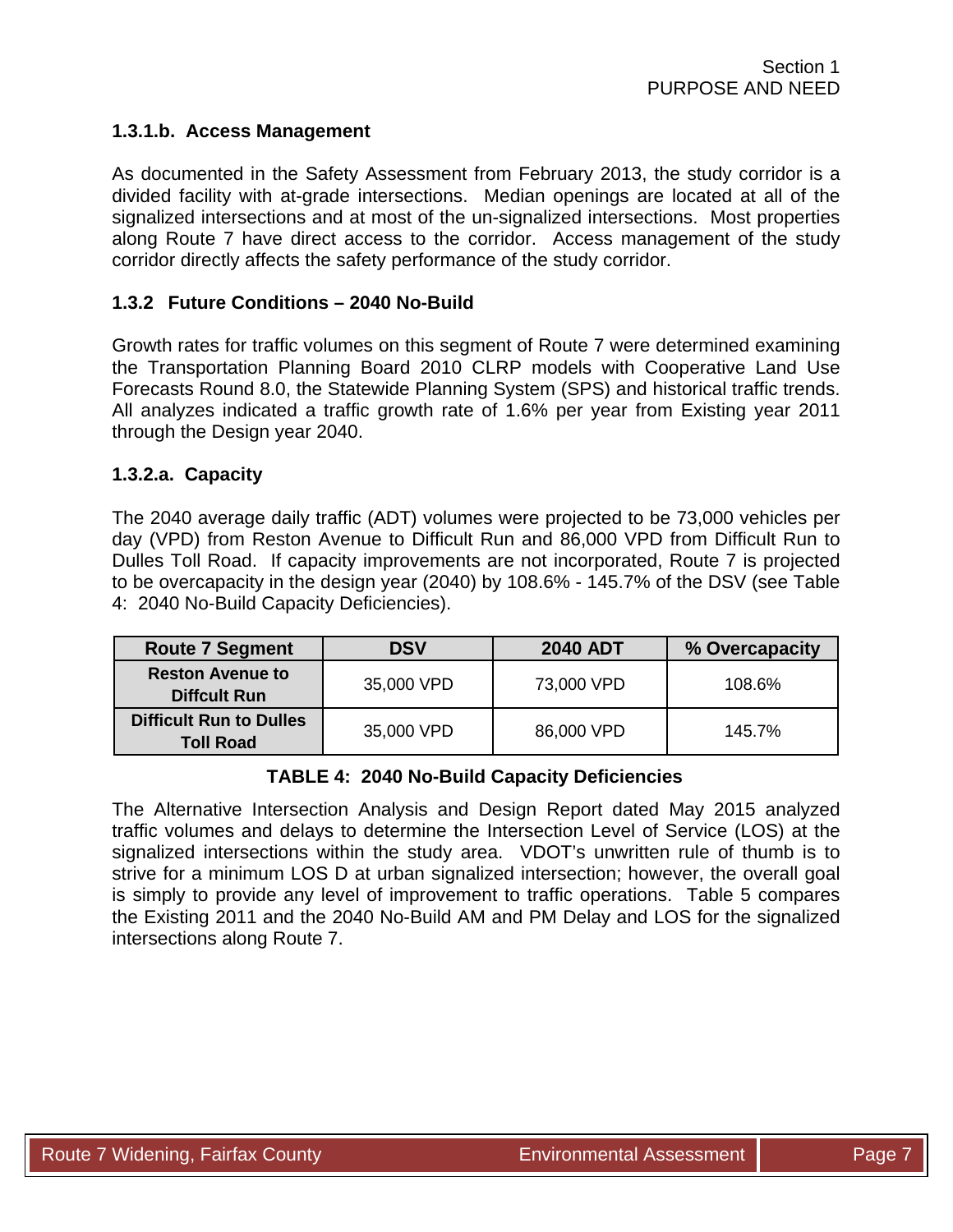Section 1 PURPOSE AND NEED

|                                                                     | AM                      |              |                         |            | <b>PM</b>               |              |                         |              |
|---------------------------------------------------------------------|-------------------------|--------------|-------------------------|------------|-------------------------|--------------|-------------------------|--------------|
|                                                                     | <b>Existing 2011</b>    |              | 2040 No-Build           |            | <b>Existing 2011</b>    |              | 2040 No-Build           |              |
| <b>Signalized</b><br><b>Intersection</b>                            | <b>Delay</b><br>(s/veh) | <b>LOS</b>   | <b>Delay</b><br>(s/veh) | <b>LOS</b> | <b>Delay</b><br>(s/veh) | <b>LOS</b>   | <b>Delay</b><br>(s/veh) | <b>LOS</b>   |
| <b>Reston Parkway</b>                                               | 17.0                    | B            | 100.2                   | F          | 99.0                    | F            | 90.6                    | F            |
| Utterback Store Road                                                | 16.3                    | B            | 107.9                   | F          | 35.8                    | D            | 105                     | F            |
| <b>Baron Cameron</b><br><b>Avenue/Springvale Road</b>               | 78.9                    | E            | 236                     | F          | 82.0                    | F            | 113.6                   | F            |
| <b>Delta Glen Court/Colvin Run</b><br><b>Road (West)</b>            | 21.3                    | $\mathsf C$  | 156.2                   | F          | 47.0                    | D            | 36                      | D            |
| <b>Carpers Farm Way/Colvin</b><br><b>Run Road (East)</b>            | 46.8                    | D            | 137.1                   | F          | 29.8                    | $\mathsf{C}$ | 21.3                    | $\mathsf{C}$ |
| <b>Beulah Road/Forestville</b><br><b>Drive</b>                      | 31.9                    | $\mathsf C$  | 97.6                    | F          | 22.9                    | $\mathsf C$  | 47.6                    | D            |
| <b>Towlston Road</b>                                                | 18                      | B            | 60.2                    | E          | 19.4                    | B            | 59                      | E            |
| <b>Lewinsville Road</b>                                             | 28.2                    | $\mathsf{C}$ | 82.5                    | F          | 32.0                    | $\mathsf{C}$ | 72                      | E            |
| <b>Dulles Toll Road WB Off-</b><br><b>Ramp/Jarrett Valley Drive</b> | 51.5                    | D            | 46.8                    | D          | 8.4                     | A            | 35.4                    | D            |

**TABLE 5: Existing 2011 vs. 2040 No-Build AM/PM Delay and LOS at Signalized Intersections** 

### **1.3.2.b. Access Management**

Existing access management deficiencies would not be addressed under the future no build conditions. Additional traffic, delays and development along Route 7 would worsen the already poor access management situation, resulting in more traffic delays and safety issues.

### **1.4 SAFETY**

The Safety Assessment dated February 2013 documents 911 reported crashes at intersections and on segments along the corridor from 2006 to 2010. These crashes involved a total of 1,947 vehicles and 2,011 occupants which resulted in two fatalities and 466 injuries. As a result, the estimated property damage associated with these crashes is \$5,101,385 and the estimated societal cost is \$47,300,028. The Safety Assessment documents that the predominant type of collision along this corridor is rearend crashes due to congestion and queuing. While safety is not a need in the context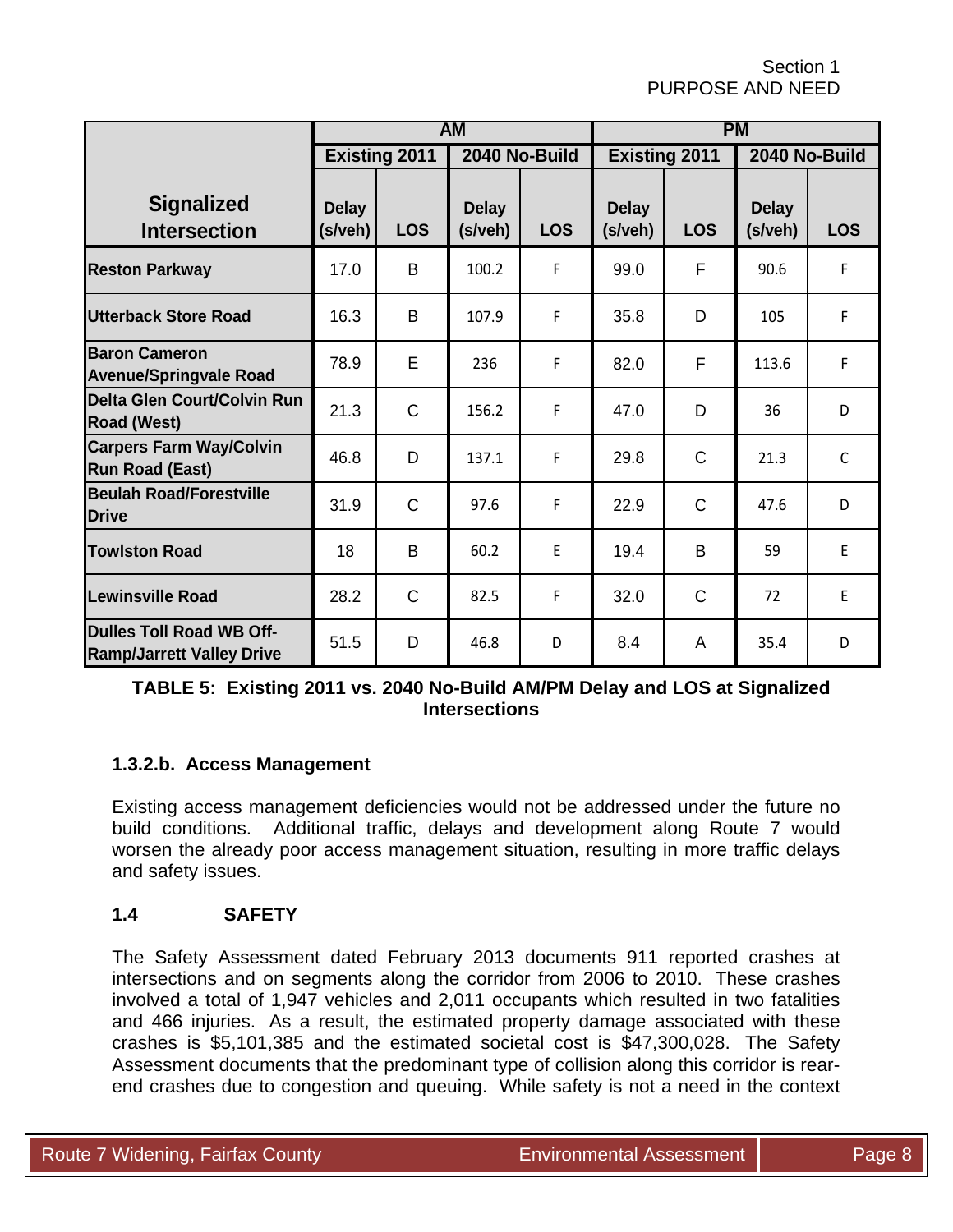of this Environmental Assessment, reducing congestion and improving access management should improve overall safety of the corridor.

#### **1.5 SUMMARY**

To summarize, the purpose of the proposed project is to address existing and future capacity and access management deficiencies along the corridor.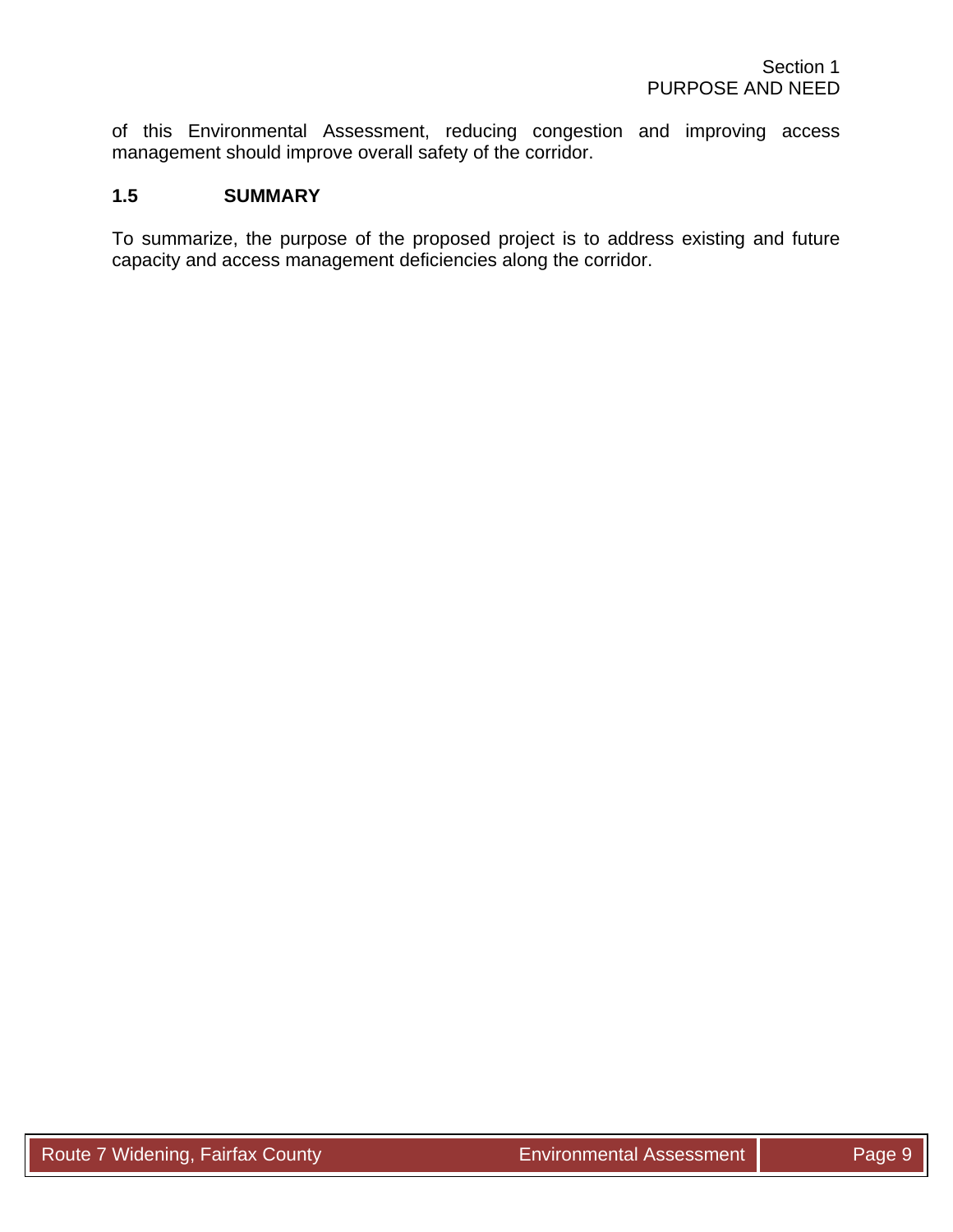# **2.1 INTRODUCTION**

This section discusses the range of alternatives considered, including the No-Build Alternative and the Build Alternative. This section also describes the basis for the alternatives and options being either eliminated or carried forward for detailed analysis in this document. The No-Build Alternative was retained for detailed study and serves as a baseline for comparison. A preferred Build Alternative has been identified and is described in detail.

The flowchart below illustrates the steps in the alternatives development and screening process. This process involved identifying a range of alternatives initially and then narrowing the options to a preferred Build Alternative for detailed consideration.

### **Alternatives Development and Screening Process**



# **2.2 ALTERNATIVES ELIMINATED FROM DETAILED STUDY**

Through the alternatives screening process, two alternatives were not retained for further consideration and not carried forward for detailed study. Table 6 lists the alternatives eliminated and the basis for their elimination.

| <b>Alternative</b>                                             | <b>Basis for Elimination</b>                                                                                                                                                                                                                                                                                                                                                                                                                                                                                                                                                                                                                                                                                       |
|----------------------------------------------------------------|--------------------------------------------------------------------------------------------------------------------------------------------------------------------------------------------------------------------------------------------------------------------------------------------------------------------------------------------------------------------------------------------------------------------------------------------------------------------------------------------------------------------------------------------------------------------------------------------------------------------------------------------------------------------------------------------------------------------|
| Transportation<br>System<br>Management<br>(TSM)<br>Alternative | "TSM" generally means implementation of relatively low-cost actions to improve efficiency of existing<br>transportation systems. Examples include traffic controls, signal synchronization, turn lanes, parking<br>management, access management, operations modifications, flexible work hours, van pools, transit<br>scheduling, bicycle and pedestrian improvements, modifying driver behavior with incentives, pricing, or<br>restrictions. Although such actions are important elements in the overall transportation plan for any<br>urbanized area, there are none that would meet the identified needs for this project because they would not<br>address the capacity and access management deficiencies. |
| <b>Mass Transit</b><br>Alternative                             | This alternative would increase mass transit service in the study area. The travel hazards along Route 7<br>mostly stem from the uncontrolled access points and the current and future carrying capacity issues.<br>Increasing the use of mass transit will not solve the capacity and access management problems nor would it<br>substantially reduce the congestion and capacity deficiencies. Since it does not meet the project purpose or<br>need, the Mass Transit Alternative has been eliminated from further study.                                                                                                                                                                                       |

# **TABLE 6: Alternatives Eliminated**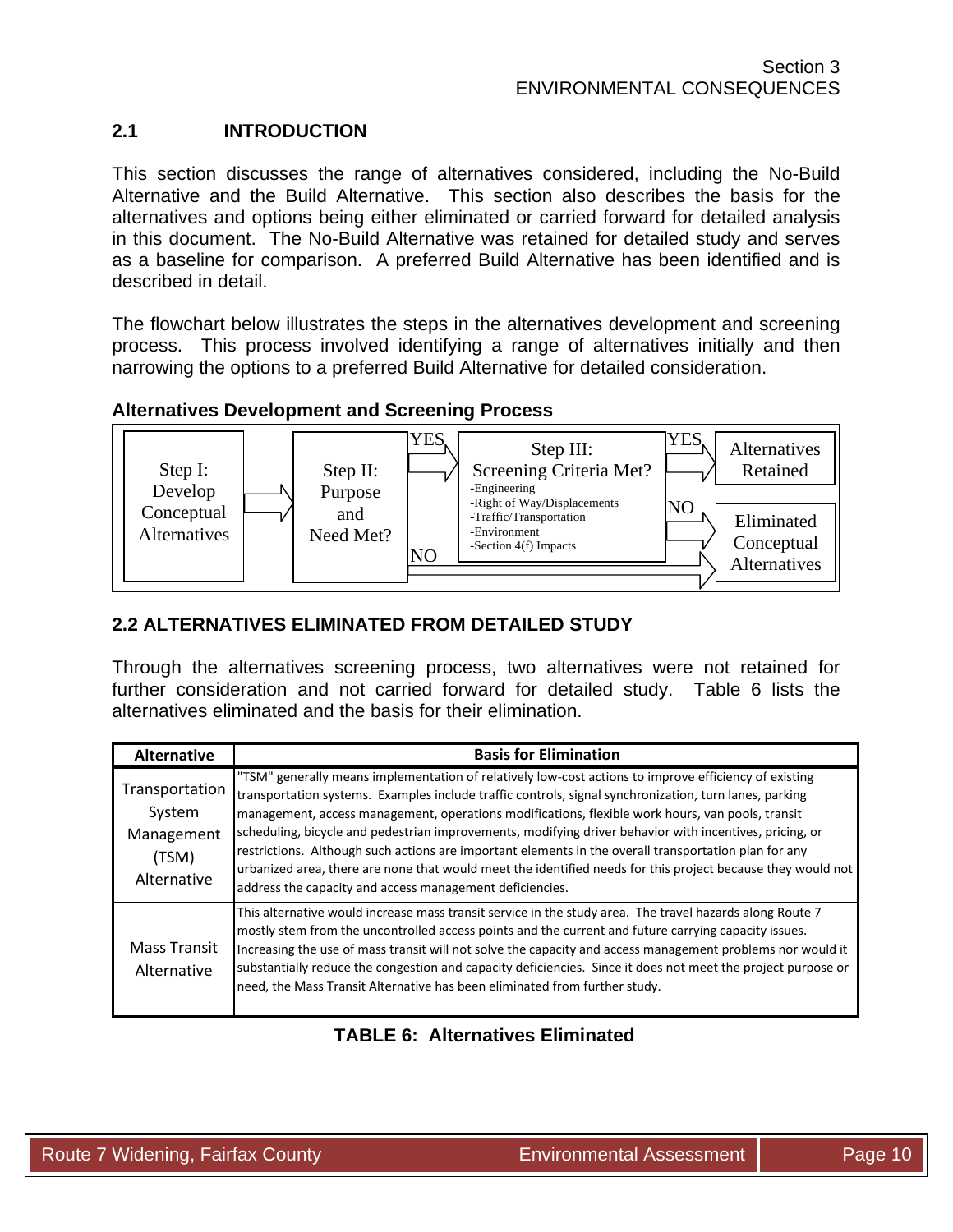# **2.3 ALTERNATIVES CARRIED FORWARD**

### **2.3.1 No-Build**

Under the No-Build Alternative, Route 7 would remain a four lane divided facility with its current configuration. This alternative would not have environmental impacts; however, the identified transportation needs would not be satisfied because the capacity, safety, and access management deficiencies along the corridor would not addressed. Therefore, the No-Build Alternative does not meet the project's purpose and need of increased traffic capacity and access management implementation.

#### **2.3.2 Build Alternative**

The proposed project would provide an additional lane on each side of the existing roadway for a total of six 11-foot lanes with curb and gutter divided with a minimum 16 foot raised median. Turn lane lengths would also be improved to meet the full AASHTO requirements for deceleration and storage to eliminate backups into through lanes. Unsignalized median cross overs not meeting signal warrants would either be closed or converted to median left turn lanes.

There are additional improvements proposed for the corridor as listed below.

- There are number of deficient vertical curves that do not meet the required lengths for stopping sight distance and speed. These vertical curves would be corrected to meet the required design speeds.
- The intersection sight distance at the Trap Road/Route 7 intersection is deficient. The Build Alternative would convert the intersection to a right in/right out from the existing full access intersection to prohibit traffic movements that would be unsafe.
- The Utterback Store Road intersection with Route 7 would be re-aligned to eliminate the existing severe skew.
- The project would replace the existing bridge over Difficult Run with a new structure to eliminate flooding issues experienced with the existing structure.
- 10-foot wide shared use paths would be provided along both the westbound and eastbound lanes creating a continuous pedestrian route for the entire corridor.
- Protected signalized pedestrian movements would be provided at all signalized intersections.

### **2.3.3 Ability to Meet Purpose and Need**

The Build Alternative would provide additional traffic capacity and implement access management from Reston Avenue to the west approach of the bridge over Dulles Toll Road (see Figure 1), as described below.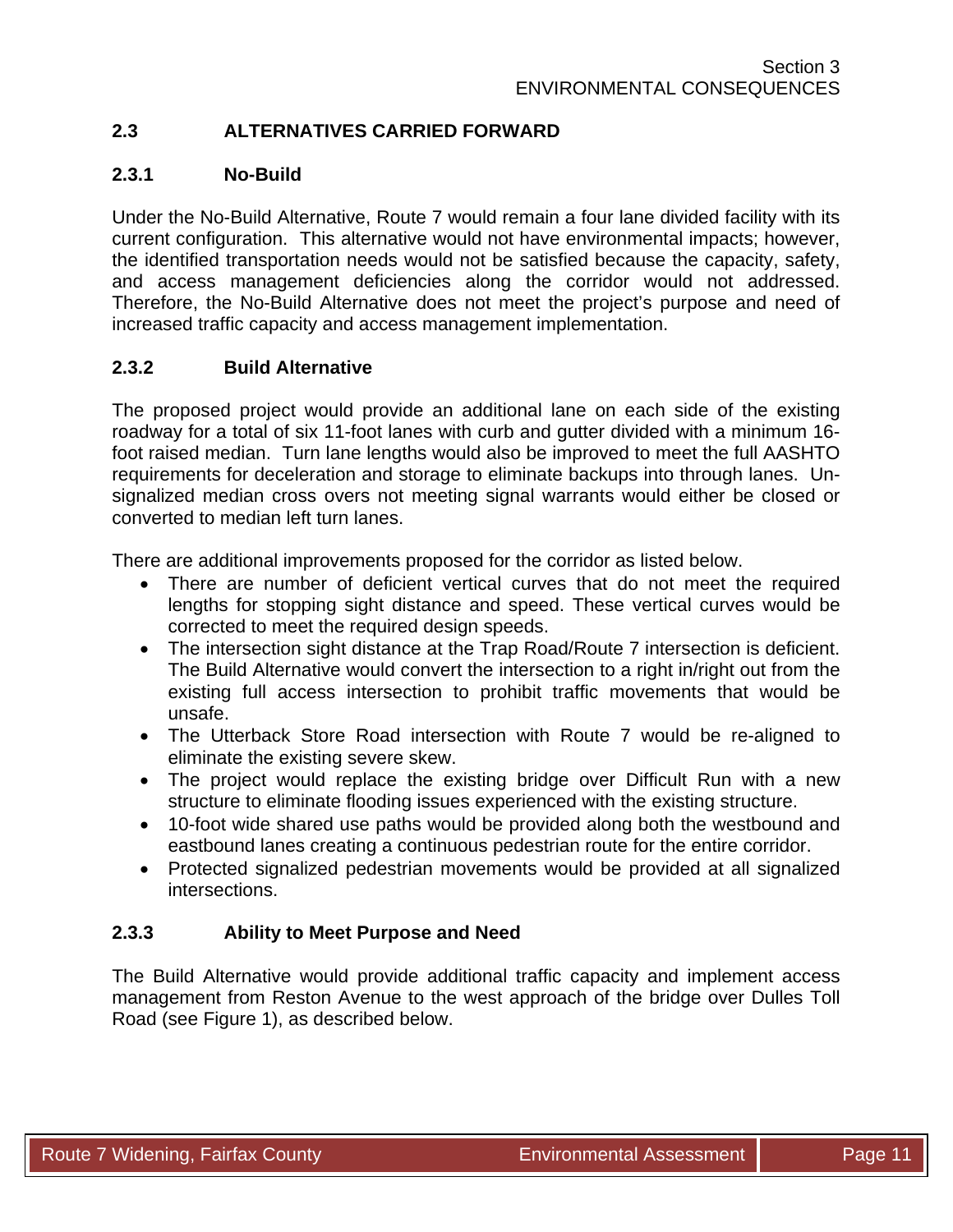### **Capacity**

In the Design year 2040, the Build Alternative's wider typical section and improved turn lane lengths substantially decrease the AM and PM intersection delays from those of the No-Build Alternative. The Build Alternative also achieves a more desirable AM and PM intersection LOS (all between A and C, except for one D) than the No-Build Alternative (primarily F). These results are summarized in Table 7: No-Build vs. Build 2040 AM/PM Delay and LOS at Signalized Intersections.

|                                                                     | <b>2040 AM</b>          |            |                         | <b>2040 PM</b> |                         |             |                         |              |
|---------------------------------------------------------------------|-------------------------|------------|-------------------------|----------------|-------------------------|-------------|-------------------------|--------------|
|                                                                     | <b>No-Build</b>         |            | <b>Build</b>            |                | <b>No-Build</b>         |             | <b>Build</b>            |              |
| <b>Signalized</b><br><b>Intersection</b>                            | <b>Delay</b><br>(s/veh) | <b>LOS</b> | <b>Delay</b><br>(s/veh) | <b>LOS</b>     | <b>Delay</b><br>(s/veh) | <b>LOS</b>  | <b>Delay</b><br>(s/veh) | <b>LOS</b>   |
| <b>Reston Parkway</b>                                               | 100.2                   | F          | 23.9                    | $\mathsf{C}$   | 90.6                    | F           | 21.5                    | $\mathsf{C}$ |
| <b>Utterback Store Road</b>                                         | 107.9                   | F          | 12.1                    | B              | 105.0                   | F           | 19.2                    | B            |
| <b>Baron Cameron</b><br><b>Avenue/Springvale Road</b>               | 236.0                   | F          | 19.8                    | B              | 113.6                   | F           | 37.7                    | D            |
| Delta Glen Court/Colvin Run<br><b>Road (West)</b>                   | 156.2                   | F          | 8.5                     | A              | 36.0                    | D           | 10.1                    | B            |
| <b>Carpers Farm Way/Colvin</b><br><b>Run Road (East)</b>            | 137.1                   | F          | 17.1                    | B              | 21.3                    | $\mathsf C$ | 25.0                    | $\mathsf{C}$ |
| <b>Beulah Road/Forestville</b><br><b>Drive</b>                      | 97.8                    | F          | 20.6                    | $\mathsf{C}$   | 47.6                    | D           | 22.7                    | $\mathsf{C}$ |
| <b>Towlston Road</b>                                                | 60.2                    | E          | 19.4                    | B              | 59.0                    | E           | 26.9                    | $\mathsf{C}$ |
| <b>Lewinsville Road</b>                                             | 82.5                    | F          | 30.2                    | $\mathsf{C}$   | 72.0                    | E           | 26.3                    | $\mathsf{C}$ |
| <b>Dulles Toll Road WB Off-</b><br><b>Ramp/Jarrett Valley Drive</b> | 46.8                    | D          | 4.3                     | A              | 35.4                    | D           | 5.3                     | A            |

**TABLE 7: No-Build vs. Build 2040 AM/PM Delay and LOS at Signalized Intersections** 

#### Access Management

Access management deficiencies would be addressed for the un-signalized median cross overs not meeting signal warrants. A number of these would be closed, while the remaining would be converted to median left turn lanes. These changes eliminate traffic from side roads making unprotected movements across multiple lanes of traffic. Service drives would be constructed as needed for access to driveways/entrances and to complete connections.

Route 7 Widening, Fairfax County **Environmental Assessment Page 12** According Page 12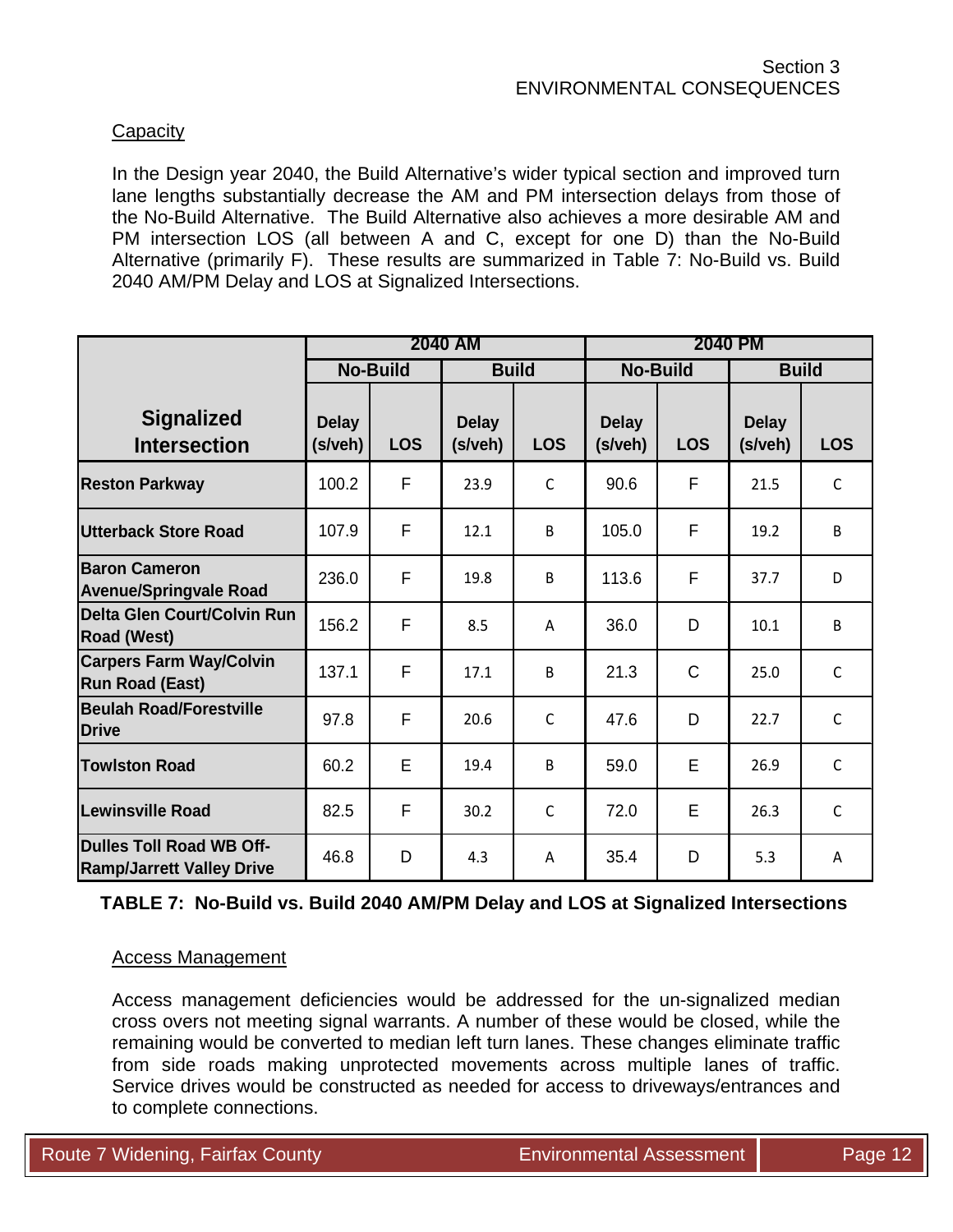| <b>Estimated Project Costs</b>                                 |         |
|----------------------------------------------------------------|---------|
| <b>Build Alternative</b>                                       |         |
| Alignment Length (miles)                                       |         |
| <b>Preliminary Engineering Cost (millions)</b>                 | \$15.4  |
| <b>Right-of-Way &amp; Utilities Relocation Cost (millions)</b> | \$62    |
| Construction Cost (millions)                                   | \$168.5 |
| <b>Total Cost (millions)</b>                                   | \$233.9 |



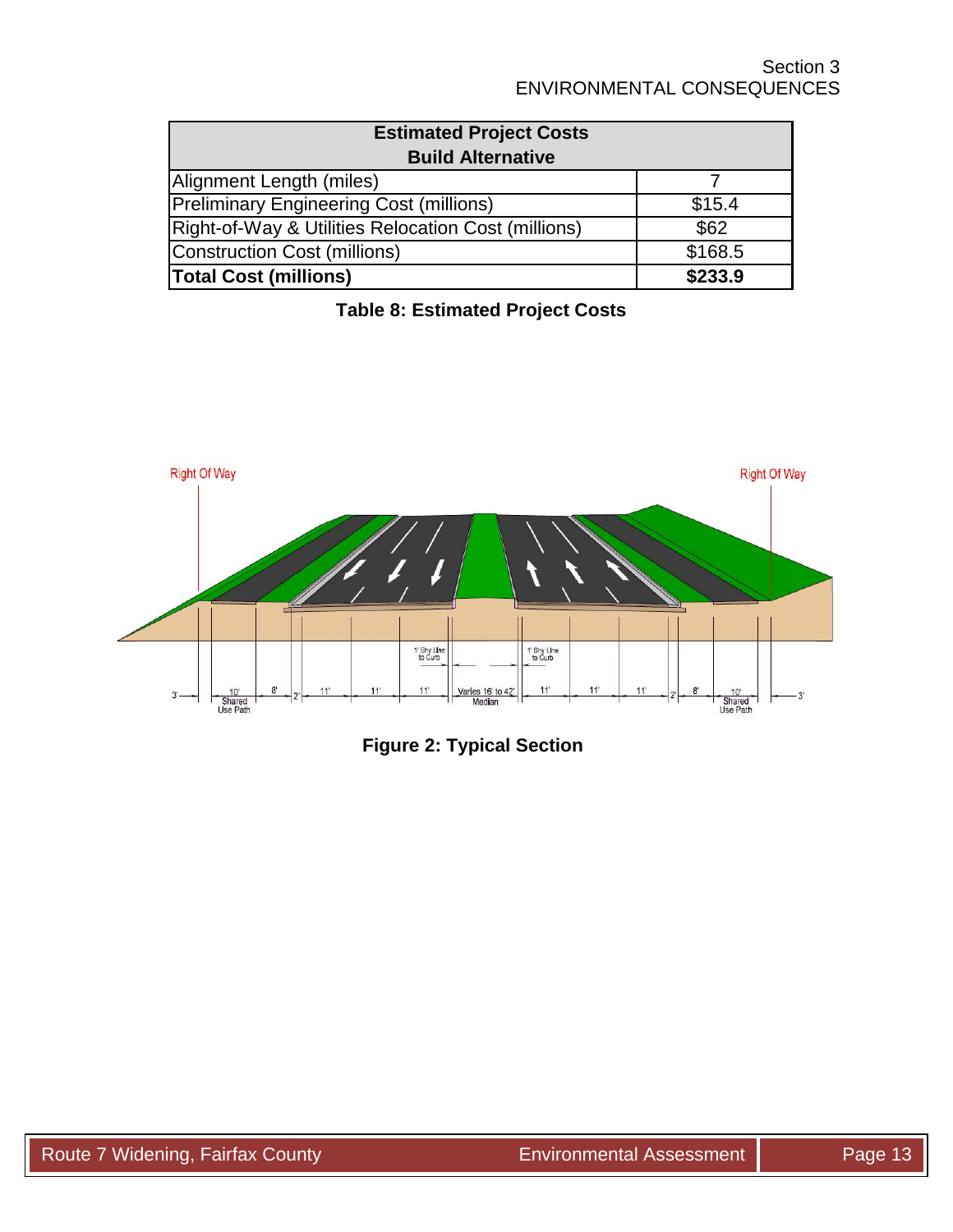# **3.1 OVERVIEW OF ENVIRONMENTAL CONSEQUENCES**

Table 9 (pages 14-17) summarizes the environmental issues along the project corridor. Table 10 further identifies the impacts of the proposed project. A discussion of construction effects and the indirect and cumulative effects follows Table 10.

| Resource/Issue                    | <b>Comments</b>                                                                                                                                                                                                                                                                                                                                                                                                                                                                                                                                                                                                                                                                                                                                                                                                                                                                                                                                                                                                                                                                                                                                                                                                                                                                                                                                                                                                                                                                                                                                                                                                                                                          |
|-----------------------------------|--------------------------------------------------------------------------------------------------------------------------------------------------------------------------------------------------------------------------------------------------------------------------------------------------------------------------------------------------------------------------------------------------------------------------------------------------------------------------------------------------------------------------------------------------------------------------------------------------------------------------------------------------------------------------------------------------------------------------------------------------------------------------------------------------------------------------------------------------------------------------------------------------------------------------------------------------------------------------------------------------------------------------------------------------------------------------------------------------------------------------------------------------------------------------------------------------------------------------------------------------------------------------------------------------------------------------------------------------------------------------------------------------------------------------------------------------------------------------------------------------------------------------------------------------------------------------------------------------------------------------------------------------------------------------|
| Land Use                          | The land use along this section of Route 7 (Leesburg Pike) is<br>mostly residential with some areas of planned development<br>housing and planned residential community. There are very few<br>areas of general industrial, neighborhood retail and office space.<br>(Fairfax County Zoning Maps)                                                                                                                                                                                                                                                                                                                                                                                                                                                                                                                                                                                                                                                                                                                                                                                                                                                                                                                                                                                                                                                                                                                                                                                                                                                                                                                                                                        |
| Socioeconomics<br>and Relocations | Based on the 2010 Census Data, Environmental Justice<br>populations have been identified within the project area. There is<br>one proposed residential relocation. The Stage I Relocation<br>Assistance Report identifies the displaced family as belonging to a<br>minority group. The displaced persons will receive all benefits<br>that they are eligible for under the Uniform Relocation Assistance<br>Program.                                                                                                                                                                                                                                                                                                                                                                                                                                                                                                                                                                                                                                                                                                                                                                                                                                                                                                                                                                                                                                                                                                                                                                                                                                                    |
| Parks and<br>Recreation           | Fairfax County Park Authority (FCPA) lands within the project<br>area include Colvin Run Mill Park, Great Falls Nike Park, and<br>Difficult Run Stream Valley Park. Minimization/mitigation efforts<br>for the minor use of FCPA lands have been coordinated with<br>FCPA to obtain preliminary concurrence that the temporary<br>occupancy, permanent easement, and fee taking, based upon<br>current design information and the commitment on the part of<br>VDOT to protect the park property, follow the proposed revised<br>mitigation to minimize harm, and follow FCPA's design<br>requirements, impacts to park property that could be expected to<br>result from the project's temporary occupancy, permanent<br>easement, and fee taking will not adversely affect activities,<br>features, and attributes of the park, subject to VDOT providing<br>notice and opportunity for public review and comment.<br>This<br>preliminary concurrence does not constitute an endorsement of<br>the project or conveyance of any temporary or permanent<br>interests in or access to parklands. This preliminary concurrence<br>is provided with the understanding that further design information<br>is to be provided to FCPA by VDOT during project development<br>and that further consultation with FCPA will be undertaken by<br>VDOT to ensure, prior to granting of any temporary or permanent<br>property interests, that harm to park property by the proposed<br>project will be minimized and the conditions upon which this<br>preliminary concurrence is based have not changed.<br>Final<br>concurrence will be requested after VDOT provided notice and |

#### **Table 9: Environmental Issues**

Route 7 Widening, Fairfax County **No. 2018** Environmental Assessment Page 14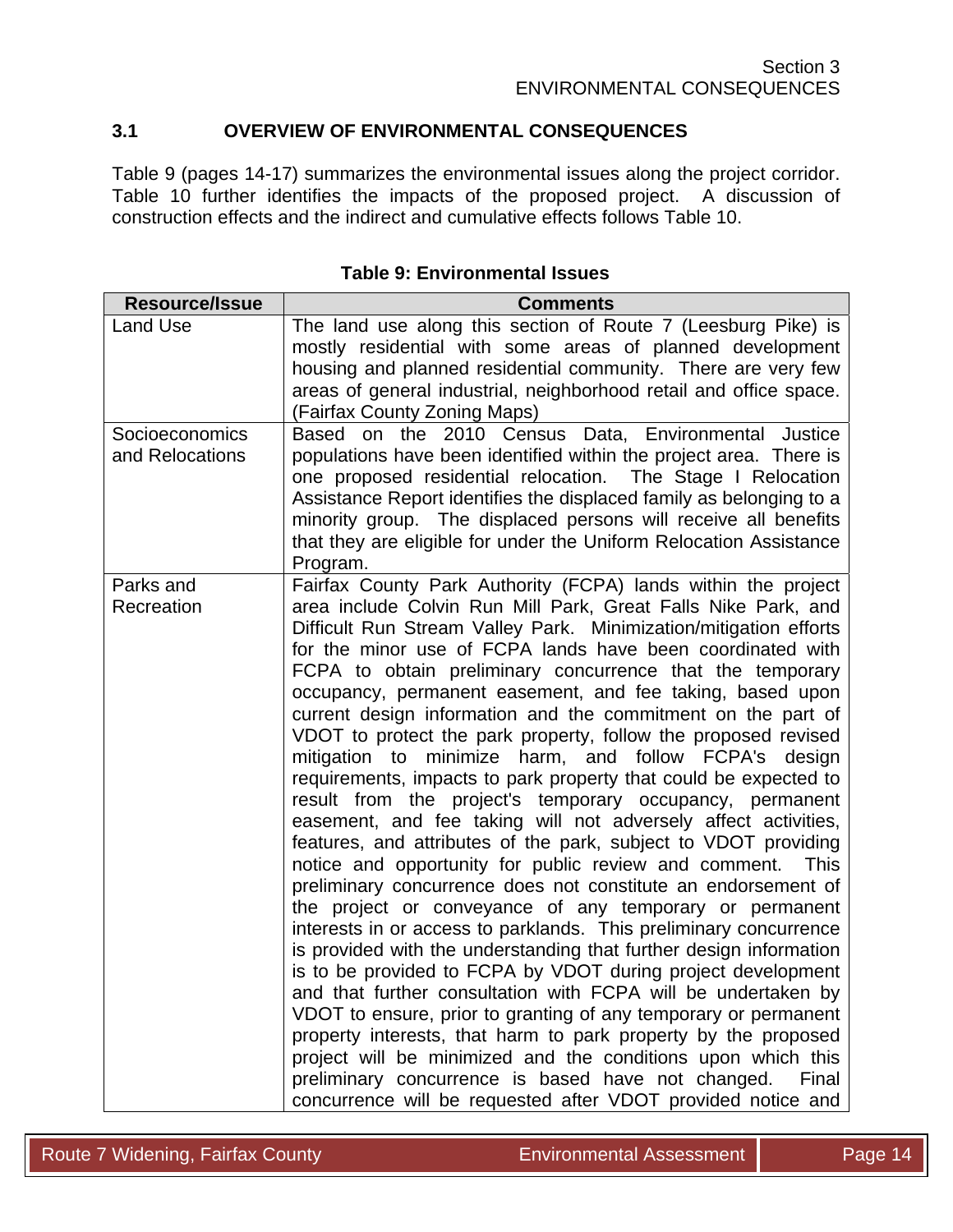| Stormwater<br>Management and<br><b>Water Quality</b><br>Floodplains | opportunity for public review and comment. The Federal Highway<br>Administration (FHWA) intends to make findings of de minimis<br>impact pursuant to Section 4(f) of the U.S. Department of<br>Transportation Act of 1966 for the minor use of FCPA lands.<br>There are no Section 6(f) properties within the project area.<br>Stormwater management facilities would be located near the<br>proposed road to minimize long-term effects of the project on<br>water quality.<br>The project lies in FEMA Designation Zones X, A, and A/AE.<br>Based on the hydraulic analysis, the project as proposed does not<br>increase the 100 year floodplain elevation at any of the floodplain<br>crossings.                                                                                                                                                                                                                                                                                                                                                                                                                                                                                                                                                                                                                                                                                                                                      |
|---------------------------------------------------------------------|-------------------------------------------------------------------------------------------------------------------------------------------------------------------------------------------------------------------------------------------------------------------------------------------------------------------------------------------------------------------------------------------------------------------------------------------------------------------------------------------------------------------------------------------------------------------------------------------------------------------------------------------------------------------------------------------------------------------------------------------------------------------------------------------------------------------------------------------------------------------------------------------------------------------------------------------------------------------------------------------------------------------------------------------------------------------------------------------------------------------------------------------------------------------------------------------------------------------------------------------------------------------------------------------------------------------------------------------------------------------------------------------------------------------------------------------|
| Waters of the U.S.,<br>including wetlands                           | The project crosses Colvin Run, Colvin Mill Run, Difficult Run,<br>Dog Run, Piney Run, and associated tributaries.<br>There are<br>palustrine forested, palustrine scrub/shrub, and palustrine<br>emergent wetlands associated with these streams. Open water is<br>also within the project area. VDOT has been in consultation with<br>permitting agencies for avoidance and minimization of impacts to<br>these resources and will continue through final design:<br>August 14, 2014 - (VDOT, USACE, USFWS, USEPA,<br>FHWA, NOAA, Parsons) The project was presented for<br>review of the stream relocation and constraints from the<br>Section 106 resources.<br>December 22, 2015 - (VDOT, USACE, VADEQ) VDOT<br>held an in-field walkthrough of the project to acquire the<br>Preliminary Jurisdictional Determination of Waters of the<br>U.S. Areas of preliminary proposed impacts including<br>SWM pond locations and the stream relocation were<br>reviewed.<br>February 10, 2016 - (VDOT, USACE, VADEQ, USEPA,<br>JMT, FCPA) VDOT and JMT presented six alternatives for<br>the stream relocation design to garner comments regarding<br>these alternatives in obtaining the LEDPA decision for the<br>project.<br>In addition, value engineering of the stormwater design as well as<br>the trail alignment in Colvin Run Park and Difficult Run Park<br>reduced the proposed impacts to wetlands, streams and open<br>water. |
| <b>Water Quality</b><br><b>Permits</b>                              | The proposed project will require a Virginia Department of<br>Environmental Quality (VDEQ) Individual VWPP, a Virginia Marine<br>Resources Commission (VMRC) VGP-1, and an United States<br>Army Corps of Engineers (USCOE) Individual<br>permit.<br>Consultation and coordination with the permitting agencies have<br>begun:<br>August 14, 2014 - USACE indicated the project would<br>$\bullet$<br>qualify for an Individual Permit due to the stream relocation.                                                                                                                                                                                                                                                                                                                                                                                                                                                                                                                                                                                                                                                                                                                                                                                                                                                                                                                                                                      |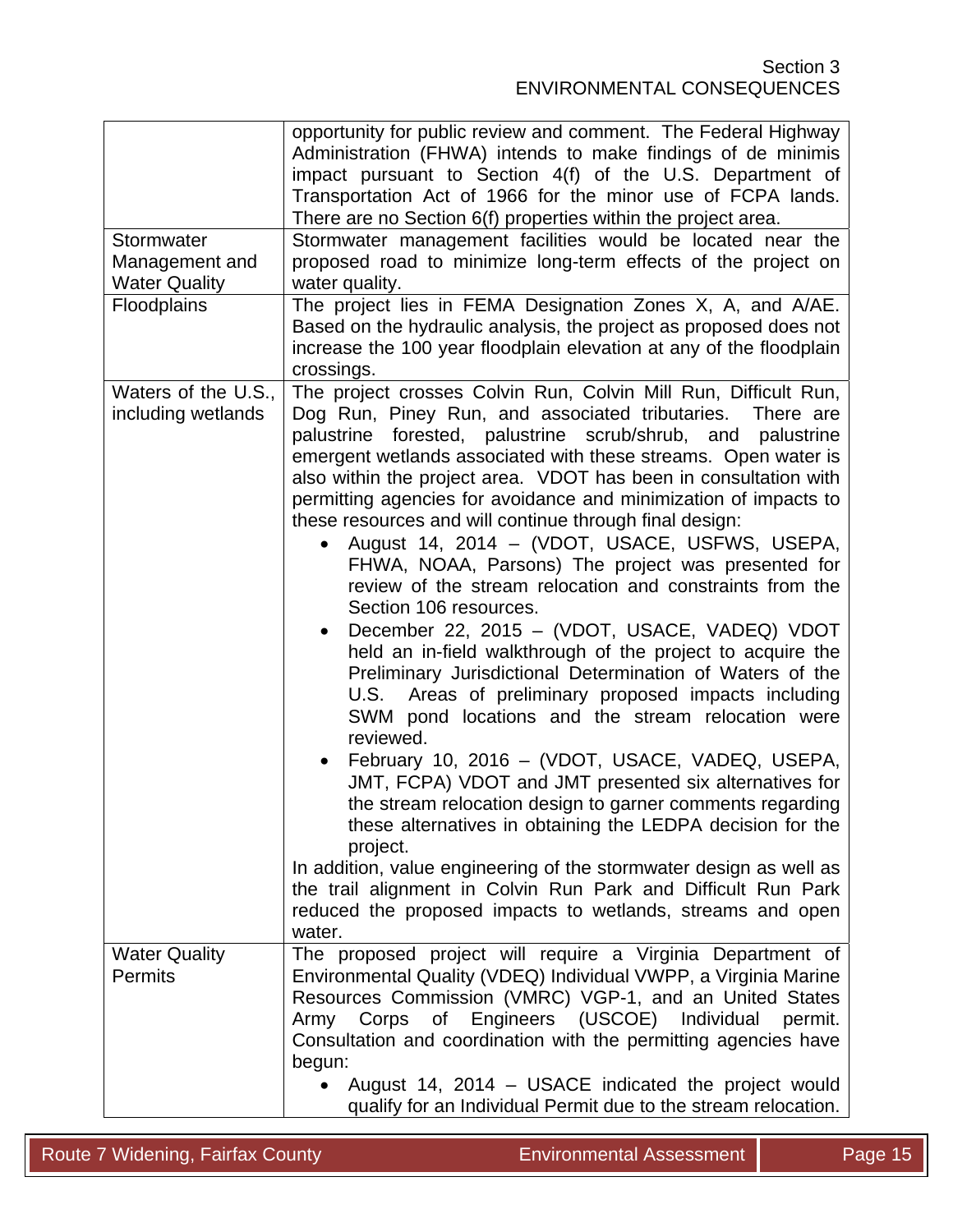|                                                                           | USACE requested a site visit.                                                                                                                                                                                                                                                                                                                                                                                                                                                                                                                                                                                                                                                                                                                                           |
|---------------------------------------------------------------------------|-------------------------------------------------------------------------------------------------------------------------------------------------------------------------------------------------------------------------------------------------------------------------------------------------------------------------------------------------------------------------------------------------------------------------------------------------------------------------------------------------------------------------------------------------------------------------------------------------------------------------------------------------------------------------------------------------------------------------------------------------------------------------|
|                                                                           | December 22, 2015 - (VDOT, USACE, VADEQ) VDOT<br>held an in-field walkthrough of the project to acquire the<br>Preliminary Jurisdictional Determination of Waters of the<br>Areas of preliminary proposed impacts including<br>U.S.<br>SWM pond locations and the stream relocation were<br>reviewed.                                                                                                                                                                                                                                                                                                                                                                                                                                                                   |
|                                                                           | February 10, 2016 - (VDOT, USACE, VADEQ, USEPA,<br>JMT, FCPA) VDOT and JMT presented six alternatives for<br>the stream relocation design to garner comments regarding<br>these alternatives in obtaining the LEDPA decision for the<br>project.                                                                                                                                                                                                                                                                                                                                                                                                                                                                                                                        |
|                                                                           | All permits will be acquired prior to construction.                                                                                                                                                                                                                                                                                                                                                                                                                                                                                                                                                                                                                                                                                                                     |
| Agricultural<br>Forestal Districts,<br><b>Prime Farmland</b><br>and Soils | There is one Agricultural/Forestal District adjacent to the project.<br>Less than one acre is proposed to be converted, therefore, a<br>detailed Ag/Forestal Report is not required. Based on the NRCS-<br>CPA-106 form, the corridor does not contain prime, unique<br>statewide or local important farmland; therefore, the Farmland<br>Protection Policy Act does not apply.                                                                                                                                                                                                                                                                                                                                                                                         |
| Threatened and<br>Endangered<br><b>Species</b>                            | The Northern long-eared bat was identified within the 2-mile<br>search radius of the project area. VDOT submitted the project to<br>the U.S. Fish and Wildlife Service (USFWS) relying upon the<br>findings of the 1/5/2016 Programmatic Biological Opinion for Final<br>4(d) Rule on the Northern Long-Eared Bat and Activities Excepted<br>from Take Prohibitions to fulfill project-specific Section 7<br>No response was received from USFWS;<br>responsibilities.<br>therefore, USFWS concurs with VDOT's determination of Not<br>Adversely Affect/May Affect<br>(NLAA/MA).<br>Likely<br>to<br>Reviews/clearances are updated throughout project development<br>to determine if new species are identified within the 2-mile search<br>radius of the project area. |
| <b>Cultural Resources</b><br>and Section 4(f)                             | Coordination with the Virginia Department of Historic Resources<br>(DHR) resulted in a determination of No Adverse Effect pursuant<br>to Section 106 of the National Historic Preservation Act.<br><b>The</b><br>Federal Highway Administration (FHWA) intends to make findings<br>of de minimis impact pursuant to Section 4(f) of the U.S.<br>Department of Transportation Act of 1966 for the minor use of<br>land from the Hunter Mill Road Historic District (DHR ID 029-<br>5180), Colvin Run Mill (DHR ID 029-0008), and the Colvin Run<br>Mill Historic District (DHR ID 029-5462).                                                                                                                                                                             |
| <b>Air Quality</b>                                                        | This project is located within a Moderate Ozone Nonattainment<br>area, a Fine Particulate Matter (PM2.5) Nonattainment area, and<br>a volatile organic compounds (VOC) and oxides of nitrogen (NOx)<br>Emissions Control Area. The Air Report is included as Appendix<br>A in this Environmental Assessment.                                                                                                                                                                                                                                                                                                                                                                                                                                                            |
| <b>Noise</b>                                                              | A preliminary noise analysis was performed for the project. Under                                                                                                                                                                                                                                                                                                                                                                                                                                                                                                                                                                                                                                                                                                       |

Route 7 Widening, Fairfax County **Environmental Assessment** Page 16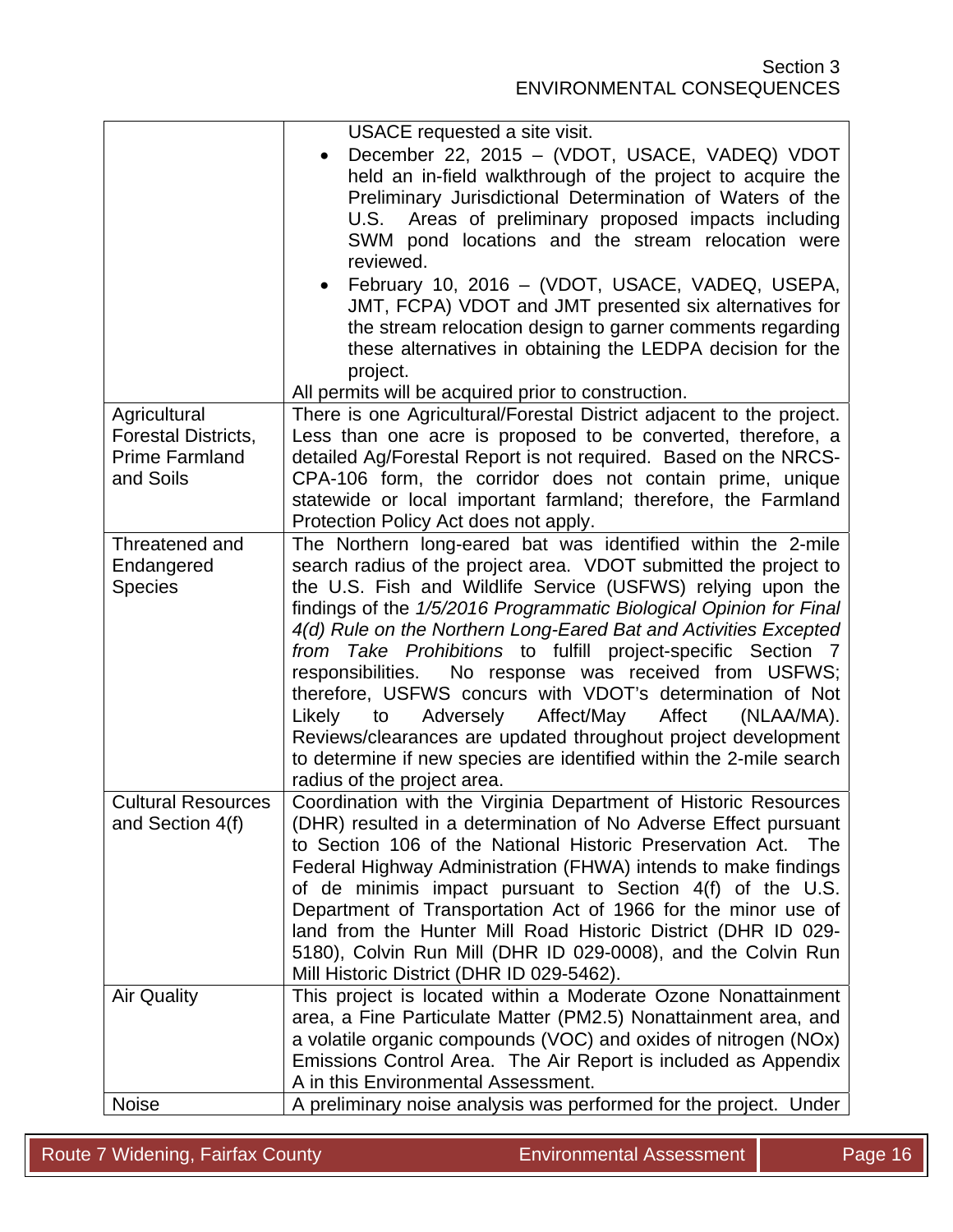|                               | the Design year 2040 Build conditions, a total of 205 receptors<br>(173 residencies, 13 cemetery grid units, 15 proposed trail units,<br>one soccer field (two units), two playgrounds (seven grid units),<br>and one historic site) are predicted to experience noise impacts.<br>Noise barriers were evaluated and determined to be both feasible<br>and reasonable. Further study is required during Final Design to                                                                                               |
|-------------------------------|-----------------------------------------------------------------------------------------------------------------------------------------------------------------------------------------------------------------------------------------------------------------------------------------------------------------------------------------------------------------------------------------------------------------------------------------------------------------------------------------------------------------------|
|                               | refine the abatement options. The Preliminary Noise Analysis is<br>included as Appendix B in this Environmental Assessment.                                                                                                                                                                                                                                                                                                                                                                                           |
| Hazardous<br><b>Materials</b> | A Phase I Hazardous Materials Investigation identified six<br>properties for additional investigations. A Phase II Hazardous<br>Materials Investigation of selected properties discovered<br>petroleum-contaminated soil within the proposed R/W adjacent to<br>a former Exxon station located at 10516 Leesburg Pike. Naturally<br>occuring asbestos is documented along or near Route 7. Special<br>Provisions for petroleum-contaminated soil and naturally occuring<br>asbestos will be included in the Contract. |

## **Table 10: Summary of Impacts**

| <b>Category</b>       | <b>Impact</b>                                                    |  |  |  |  |
|-----------------------|------------------------------------------------------------------|--|--|--|--|
| Environmental         | Citizens, including Environmental Justice (EJ) populations, will |  |  |  |  |
| Justice               | experience travel pattern changes due to the closing of some     |  |  |  |  |
|                       | median cross-overs. No EJ concerns have been raised by the       |  |  |  |  |
|                       | localities or from the public as part of the extensive public    |  |  |  |  |
|                       | involvement efforts. There would not be disproportionately high  |  |  |  |  |
|                       | or adverse effects to EJ populations.                            |  |  |  |  |
| <b>Owner Families</b> | $One*$                                                           |  |  |  |  |
| Displaced*            |                                                                  |  |  |  |  |
| Section 4(f) Property | <b>Colvin Run Mill Park</b>                                      |  |  |  |  |
| Use                   | 0.40 acres Right-of-Way                                          |  |  |  |  |
|                       | 0.10 acres Permanent Easement                                    |  |  |  |  |
|                       | 2.6 acres Temporary Easement                                     |  |  |  |  |
|                       | <b>Great Falls Nike Park</b>                                     |  |  |  |  |
|                       | • 0.20 acres Right-of-Way                                        |  |  |  |  |
|                       | 0.40 acres Permanent Easement                                    |  |  |  |  |
|                       | 0.10 acres Temporary Easement                                    |  |  |  |  |
|                       | Difficult Run Stream Valley Park                                 |  |  |  |  |
|                       | 1.80 acres Right-of-Way                                          |  |  |  |  |
|                       | 0.20 acres Permanent Easement                                    |  |  |  |  |
|                       | 7.90 acres Temporary Easement                                    |  |  |  |  |
|                       | <b>Hunter Mill Road Historic District</b>                        |  |  |  |  |
|                       | • 5.225 acres Right-of-Way                                       |  |  |  |  |
|                       | 1.497 acres Permanent Easement<br>$\bullet$                      |  |  |  |  |
|                       | 1.445 acres Temporary Easement<br>$\bullet$                      |  |  |  |  |

Route 7 Widening, Fairfax County **Environmental Assessment** Page 17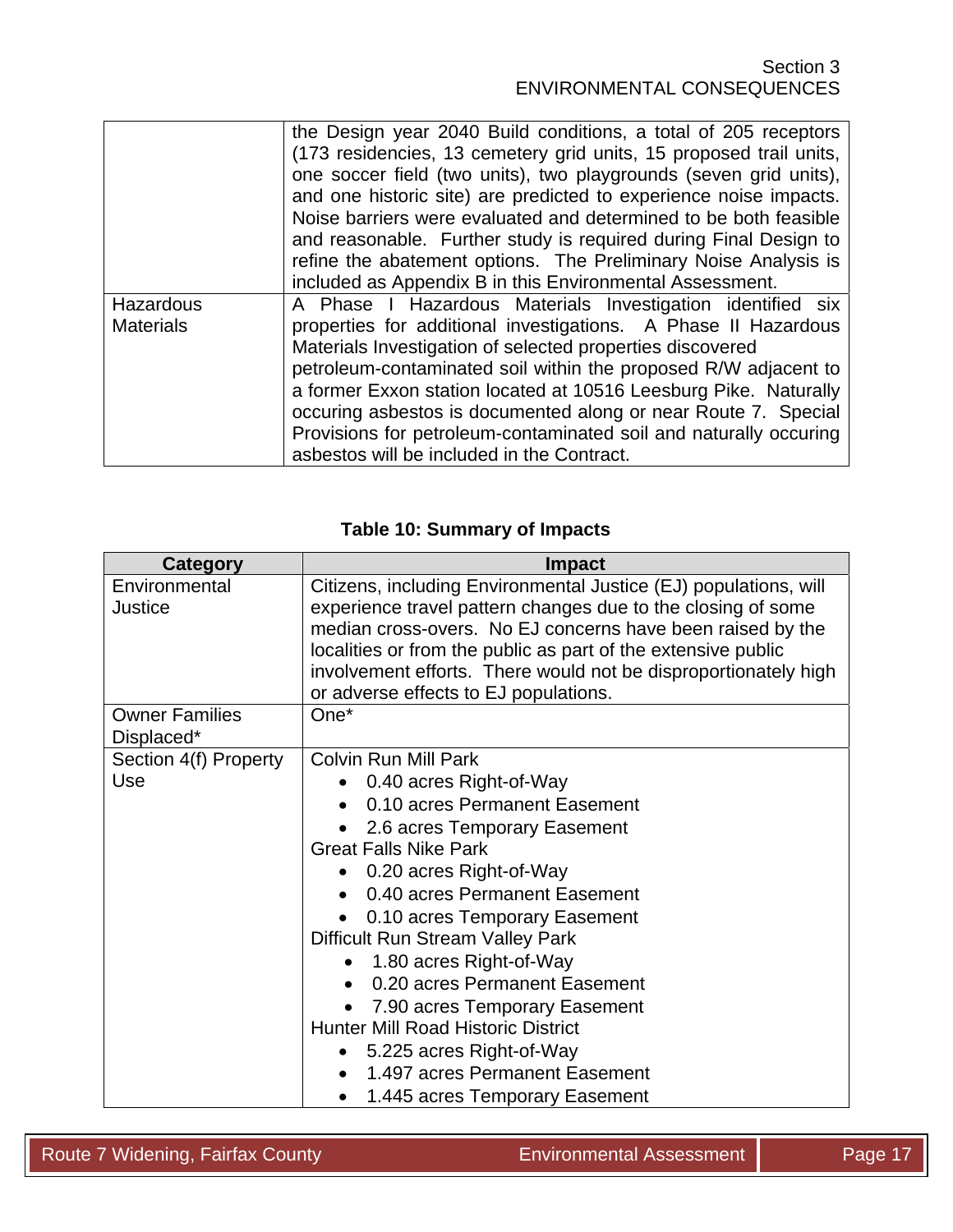|                              | Colvin Run Mill                                                  |
|------------------------------|------------------------------------------------------------------|
|                              | 0.076 acres Temporary Easement                                   |
|                              | <b>Colvin Run Mill Historic District</b>                         |
|                              | • 0.041 acres Right-of-Way                                       |
|                              | • 0.076 acres Temporary Easement                                 |
|                              |                                                                  |
|                              | Colvin Run Mill is within the Colvin Run Mill Historic District; |
|                              | therefore, the 0.076 acres of Temporary Easement from each       |
|                              | resource is the same piece of property.                          |
|                              |                                                                  |
|                              | The Federal Highway Administration (FHWA) intends to make        |
|                              | findings of de minimis impact pursuant to Section 4(f) of the    |
|                              | U.S. Department of Transportation Act of 1966 for each Section   |
|                              | 4(f) property listed above.                                      |
| Wetlands                     | 4.84 acres of permanent impacts                                  |
|                              | 0.05 acres of temporary impacts                                  |
|                              | 0.14 acres of conversion impacts                                 |
| <b>Streams</b>               | 3,659.17 linear feet of permanent impacts                        |
|                              | 152.64 linear feet of temporary impacts                          |
| Open Water                   | $0.02$ acres                                                     |
| <b>Cultural Resources</b>    | Colvin Run Miller's House; No Effect                             |
| and Section 106              | Hunter Mill Road Historic District; No Adverse Effect            |
| <b>Effect Determinations</b> | Andrews Chapel School/Lyons House; No Adverse Effect             |
|                              | Colvin Run Mill; No Adverse Effect                               |
|                              | Colvin Run Historic District; No Adverse Effect                  |
|                              | Alexandria/Leesburg Turnpike roadbed; No Effect                  |
|                              | <b>Overall Project; No Adverse Effect</b>                        |
| <b>Noise Receptors</b>       | 205 impacted; Noise barriers preliminarily feasible and          |
|                              | reasonable; Further study required                               |
| <b>Hazardous Materials</b>   | Petroleum-contaminated soil and naturally occurring asbestos     |

\*The acquisition of property and the relocation of residents, businesses, farms, and non-profit organizations will be conducted in accordance with all applicable Federal laws, regulations and requirements, including but not limited to, 23 CFR Part 710, the Uniform Relocation Assistance and Real Property Acquisition Policies Act of 1970, as amended and its implementing regulations found in 49 CFR Part 24. All persons displaced on Federally-assisted projects will be treated fairly, consistently, and equitably so that they do not suffer disproportionate injuries as a result of projects that are designed for the benefit of the public as a whole. Relocation resources will be available to all residential and business relocatees without discrimination.

# **3.2 CONSTRUCTION**

During construction, temporary environmental impacts usually can be controlled, minimized, or mitigated through careful attention to prudent construction practices and methods. Potential temporary construction impacts and preventive practices are summarized below.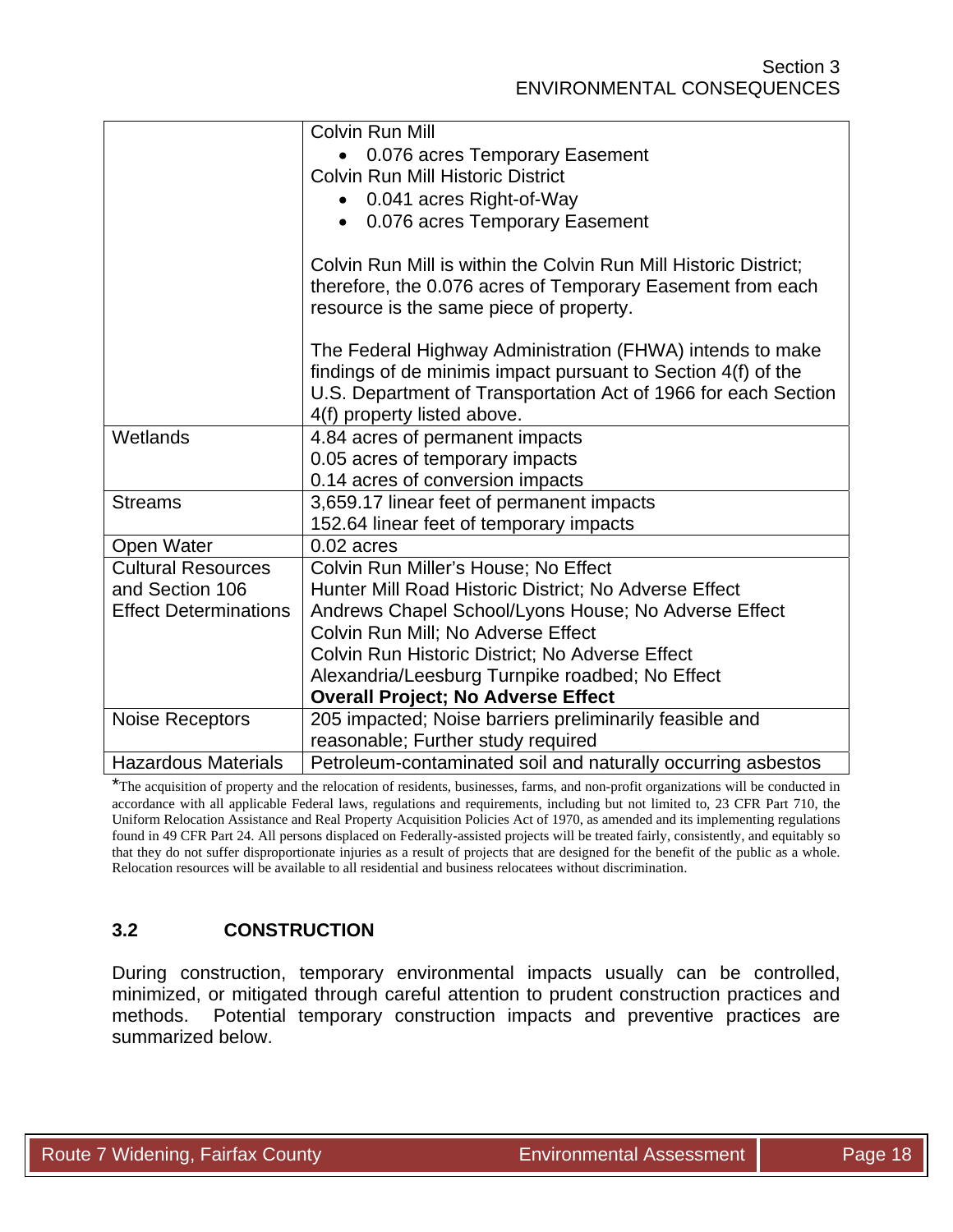# **3.2.1 Water Quality**

During construction, non-point source pollutants could possibly enter groundwater or surface water from stormwater runoff. To minimize these impacts, appropriate erosion and sediment control practices will be implemented in accordance with VDOT's most current *Road and Bridge Specifications*. These specifications also prohibit contractors from discharging any contaminant that may affect water quality. In the event of accidental spills, the contractor is required to immediately notify all appropriate local, state, and federal agencies and to take immediate action to contain and remove the contaminant.

### **3.2.2 Air**

Air quality impacts from construction, consisting of emissions from diesel-powered construction equipment, burning of debris, fugitive dust, and the use of cutback asphalt (particularly during the months of April through October), would be temporary. This project would comply with all applicable local, state, and federal regulations, including the Virginia Environmental Regulation 9 VAC 5-130 regarding open burning restrictions, 9 VAC 5-50, Article 1 regarding fugitive dust precautions, and 9 VAC 5-45, Article 7 regarding cutback asphalt restrictions. To control dust, measures would be taken to minimize exposed earth by stabilizing with grass, mulch, pavement, or other cover as early as possible. Other measures will be implemented per VDOT's most current *Road and Bridge Specifications* to minimize air pollution.

#### **3.2.3 Noise**

Construction activity may cause intermittent fluctuations in noise levels. During the construction phase of the project, all reasonable measures would be taken to minimize noise impacts from these activities. VDOT's *Road and Bridge Specifications* establish construction noise limits and the contractor would be required to conform to this specification to reduce any impacts of construction noise.

#### **3.2.4 Solid Waste and Hazardous Materials**

All solid waste material resulting from clearing and grubbing, demolition, or other construction operations would be removed from the project and disposed of in an appropriate manner. If contaminated soils are encountered during construction, VDOT would develop and implement appropriate procedures for their proper management and coordinate the removal, disposal, and/or treatment of the soil, as necessary. If contaminated groundwater is encountered during construction, VDOT would implement appropriate specifications for proper management and treatment of the water, as necessary.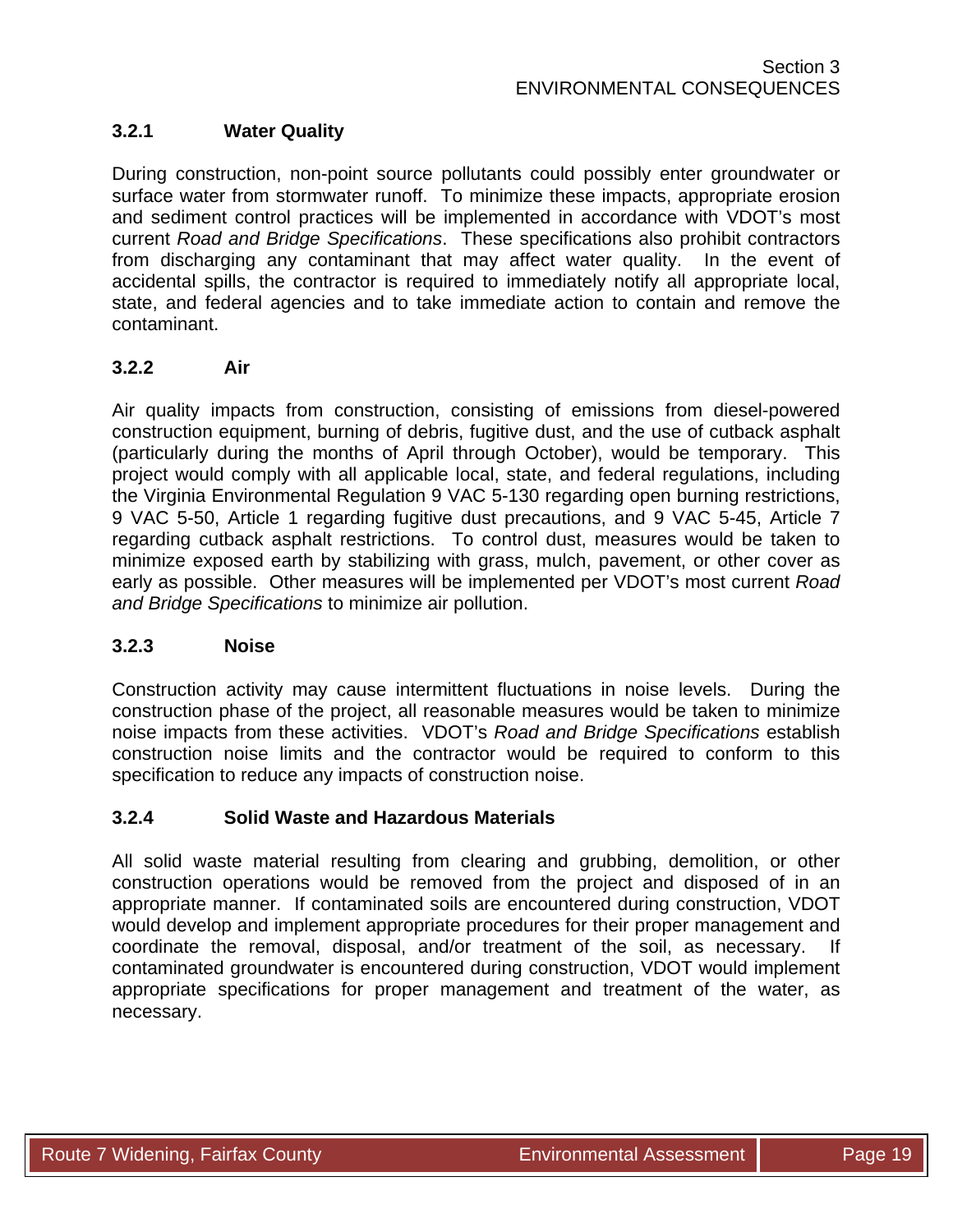### **3.2.5 Late Discoveries**

During construction, should the discovery of archaeological, paleontological, or rare mineralogical articles occur, work would be suspended immediately. VDOT's *Road and Bridge Specifications* establish the protocol that would be followed should a "late discovery" occur.

### **3.3 INDIRECT EFFECTS**

The Council on Environmental Quality (CEQ) defines indirect effects as "…effects which are caused by the action and are later in time or farther removed in distance, but are still reasonably foreseeable. Indirect effects may include growth-inducing effects and other effects related to induced changes in the pattern of land use, population density or growth rate, and related effects on air and water and other natural systems, including ecosystems" (40 CFR 1508(a)). These induced actions are those that would or could not occur without the implementation of the proposed project.

The study area, along with input from the scoping process, was used to inform the identification of resource-specific study areas for this indirect effects analysis. Specific indirect effect study areas were developed for each of the following resource topics:

- Socioeconomics, Environmental Justice, Land Use and Recreation: This study area includes the communities along the Route 7 corridor that would likely use Route 7 as their primary means for travel between their communities and major employment centers in the Greater Washington, D.C. metropolitan area. The study area is broad enough to consider whether the proposed project would result in significant induced growth effects and how direct impacts to homes, community facilities, recreational lands and businesses might affect availability of the these resources within each community as a whole.
- Historic Properties: This study area is the same as the area of potential effects (APE) for architectural and archaeological resources as defined in the historic properties analysis. The APE for architecture is based on the viewshed of the project. The APE for archaeology encompassed all of the proposed right-of-way, including 13 Storm Water Management (SWM) areas and any current right-ofway that extends more than 50 feet (ft) from the edge of the road. Indirect effects such as altering the setting, feeling and association of archaeological and architectural historic properties were considered under Section 106 of the National Historic Preservation Act (NHPA).
- Natural Resources: This study area includes the eight-digit hydrologic unit code (HUC) watershed boundary (Middle Potomac-Catocin 02070008) that encompasses the project limits. This is the area within which there are potential for indirect effects on waters downstream of the project limit and within which mitigation of steam and wetland impacts would likely occur. It is also a suitable area for consideration for the potential effects of habitat loss on the availability and connectivity of wildlife habitat within the Greater Washington, D.C. metropolitan area.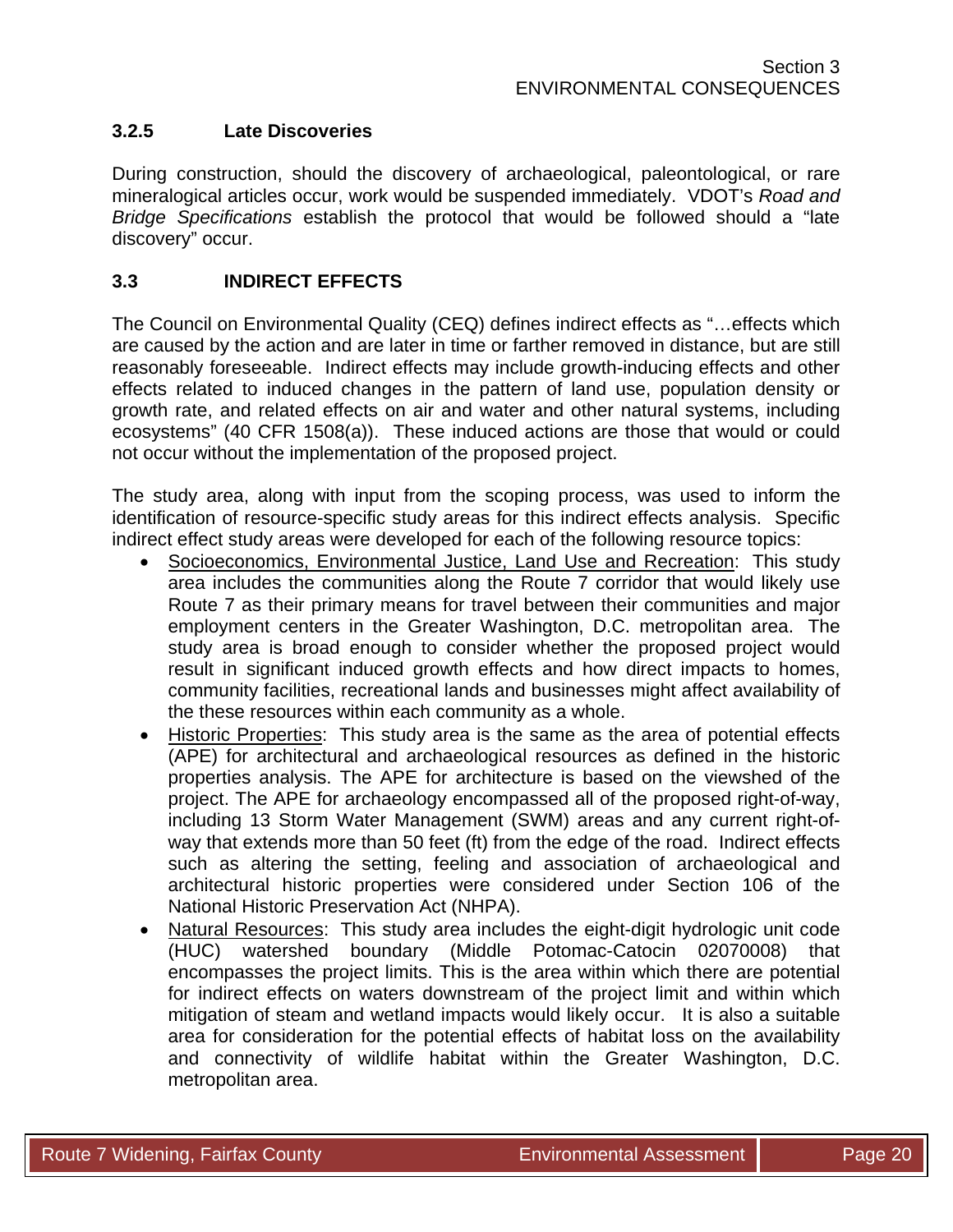The above study areas are within Fairfax County, a jurisdiction that has experience steady growth since the 1950s. Population is projected to increase by 36% to 743,300 and employment projected to grow by 34% to 736,100 jobs by 2040. Much of the land use is designated as predominately residential with some commercial business along the study area; the largest tracts of protected open space areas are Colvin Run Mill Historic Site, Colvin Run Stream Valley Park and Difficult Run Stream Valley Park. The Fairfax County Comprehensive Plan notes that the County should "concentrate most future development intensity in areas of transportation advantage, i.e., Tysons Corner Urban Center. The proposed project is in conformance with the Fairfax County Comprehensive Plan and will support the future growth planned for the Tysons area.

#### No-Build Alternative

Under the No-Build Alternative, indirect effects related to increased traffic delays and lack of travel reliability would have negative impacts on businesses and residents. Proximity effects associated with the existing facility, including noise, air quality, and visual intrusions would continue to affect parks and historic resources. Potential indirect effects could be associated with petroleum from vehicles, and salt or chemicals due to road maintenance.

#### Build Alternative

Indirect effects from the Build Alternative are expected to be minimal since the proposed improvements are to an existing facility primarily within existing Right-of-Way in an environment that is highly developed and influenced by highway-related pressures. The Build Alternative is expected to improve travel times and reduce congestion, encouraging businesses to remain in place.

Potential indirect impacts to wetlands, streams, water quality, floodplains, wildlife habitat, and threatened or endangered species could result from increased stormwater runoff due to increases in impervious surfaces. However, indirect effects associated with sediment transport should be minor during construction through the proper use of stormwater control measures. During construction, VDOT would adhere to standard erosion and sediment control and stormwater measures and the associated required monitoring protocols.

Proximity effects associated with the existing facility would continue to impact historic resources; however, based on coordination with the Virginia Department of Historic Resources (VDHR) the Build Alternative would not adversely affect historic resources. Mitigation measures for the project's noise impacts are under consideration and final decision on such measures will be made after completion of the final design noise analysis.

No significant induced growth is expected as a result of the Build Alternative. The study area is already highly developed and growth is expected to continue regardless of whether the Build Alternative is constructed.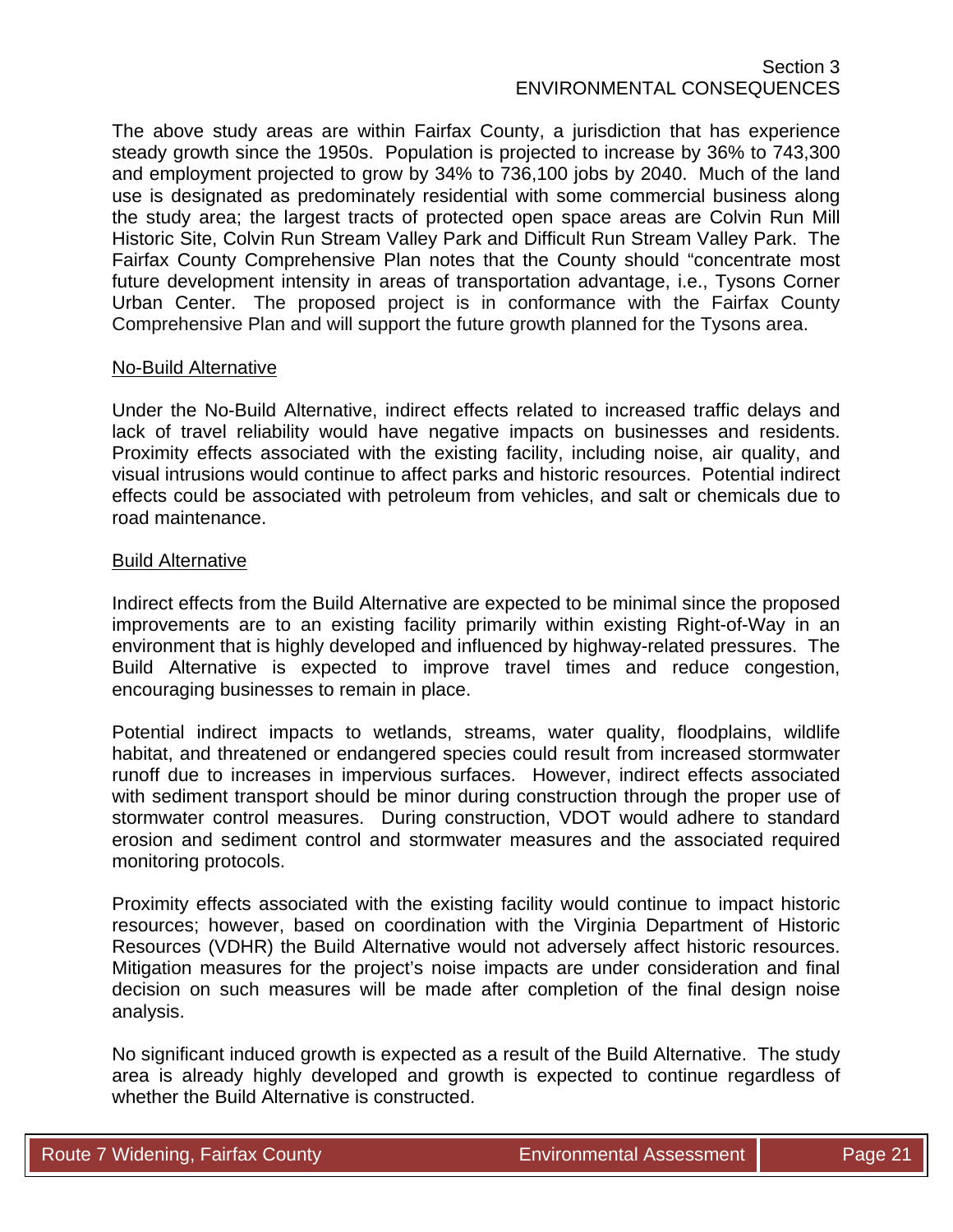# **3.4 CUMULATIVE EFFECTS**

CEQ defines cumulative effects (or impacts) as "…the impact on the environment, which results from the incremental impact of the action when added to other past, present, and reasonably foreseeable future actions regardless of what agency (federal or non-federal) or person undertakes such other actions. Cumulative effects can result from individually minor but collectively significant actions taking place over a period of time" (40 CFR 1508.7). Cumulative effects include the total of all impacts, direct and indirect, experienced by a particular resource that have occurred, are occurring, and would likely occur as a result of any action or influence, including effect of a federal activity (EPA, 1999). Both the No-Build Alternative and Build Alternative would contribute minimal incremental effects to socioeconomic, natural, and historic resources.

The geographic limits for cumulative effects analysis are the same as the indirect effect study areas described in Section 3.3. The analysis of cumulative effects must consider past, present, and reasonably foreseeable future actions.

#### Past and Present Actions

**Route 7** is a major primary state highway and commuter in northern Virginia. Its western terminus begins in the City of Winchester and ends at its eastern terminus in the City of Alexandria, the highway is part of the National Highway System. Route 7/Leesburg Pike began as a buffalo trail connecting the Potomac River in present-day Old Town Alexandria to the foot of the Blue Ridge Mountains at the Town of Leesburg. Tolls were once levied on Leesburg Pike beginning in 1785 to pay for maintenance but the advent of the Civil War put an end to the practice. During the  $20<sup>th</sup>$  century, especially following the 1950's, the population and the economy start to expand. Land use gradually changed beginning westward from the City of Falls Church from agricultural to tract housing and retail shopping. This was due largely to growth of the federal government, migration to the suburbs, and growth in commercial, industrial, educational and medical facilities to serve the growing population. Route 7 and other state roadways were also improved to accommodate the resulting growth in traffic.

To the east of the proposed project is Tysons, home to many Fortune 500 corporate headquarters and is Fairfax County's central business district with the largest concentration of office space in Northern Virginia including a regional commercial center Tysons Corner. Tysons is the 12th largest employment center in the United States. As of 2012, 75.6% of the population over the age of 16 was in the labor force. 0.6% was in the armed forces, and 75.0% was in the civilian labor force with 70.4% employed and 4.5% unemployed. The occupational composition of the employed civilian labor force was: 66.4% in management, business, science, and arts; 20.3% in sales and office occupations; 10.5% in service occupations; 2.1% in natural resources, construction, and maintenance; 0.7% in production, transportation, and material moving. The three industries employing the largest percentages of the working civilian labor force were: professional, scientific, and management, and administrative and waste management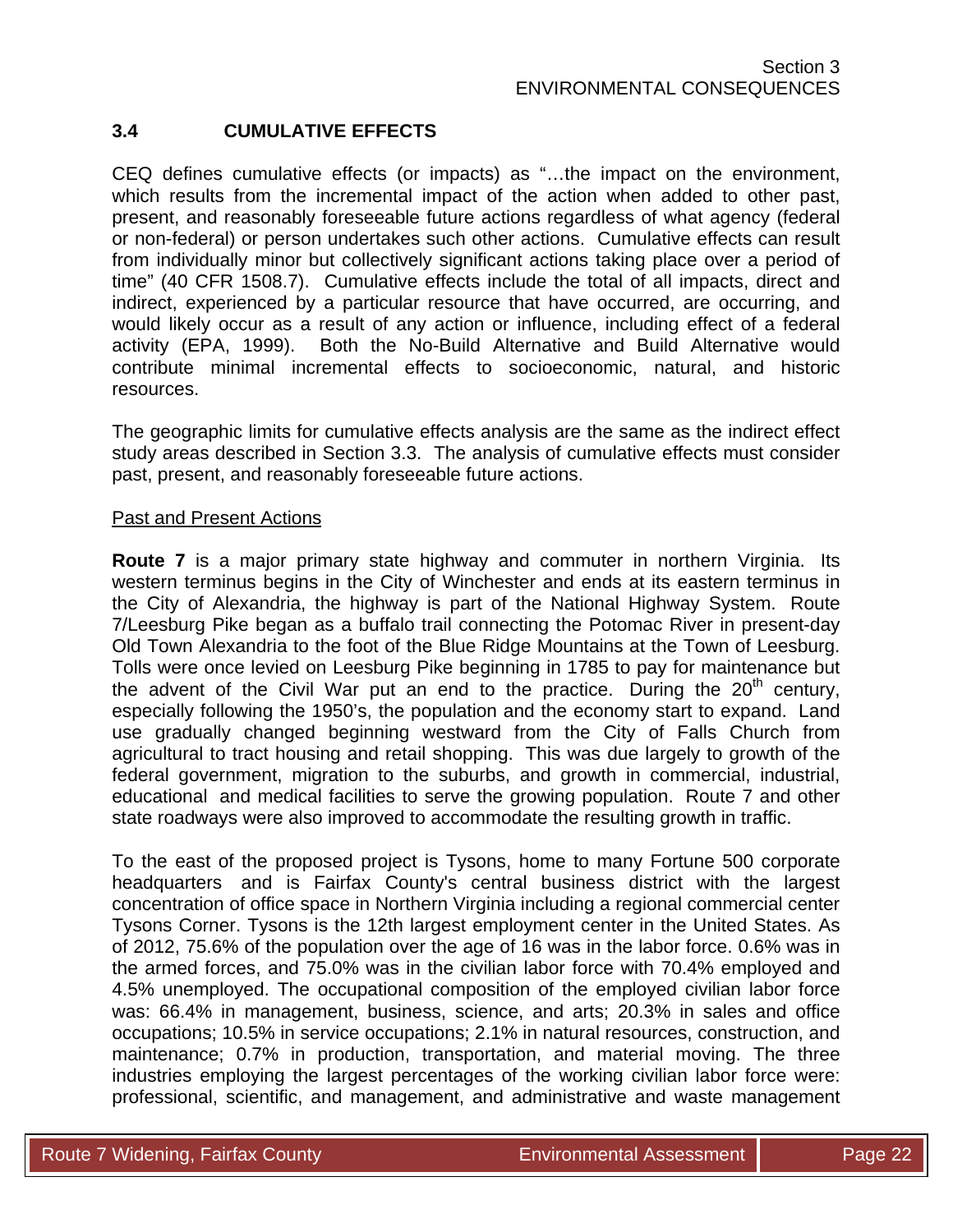services (28.8%); educational services, health care, and social assistance (13.3%); and public administration (12.8%). It has been characterized as a quintessential example of an edge city in close proximity to the area's four Metro Silver Line stations. Land use in Fairfax County west of the project is characterized predominately by residential properties and Historic Dranesville Tavern. Just before the Loudoun County line is the interchange with Algonkian Parkway to the north and Fairfax County Parkway to the south. The *Fairfax County Parkway*, is a primary four-lane state highway providing a north–south arterial route terminating at US Route 1 in Fairfax County. The first segment of the roadway opened in 1987 with final completion in 2010.

West of the proposed project is Loudoun County; it population has grown dramatically since the 1980s with heavy suburbanization since 1990. Loudoun has a full-fledged service economy and is home to world headquarters for several Internet-related and high tech companies. Land use between the Fairfax County line and Route 28 consists of residential communities and retail shopping including the Loudoun Campus of the *Northern Virginia Community College*. The Loudoun Campus consists of eight buildings on 93 acres and provides a variety of academic programs, workforce development classes, student activities, events and campus facilities to more than 11,000 students each year.

At the Route 7 and Route 28 interchange is the *Dulles Town Center* which encompasses 1,400,000 square feet of retail shops and is the largest enclosed shopping center in Loudoun County.

Construction of *One Loudoun* began in 2011 and comprises 358 acres of residential, retail, dining, and entertainment. When complete, One Loudoun will include 1040 residences of single family homes, townhomes and condominiums with more than 100 acres of parks and trails, extensive outdoor amenities, and a ballpark.

The *Route 7 Corridor Transit Study,* referred to as EnvisionRoute7, is being conducted by the Northern Virginia Transportation Commission (NVTC) and is funded by the Northern Virginia Transportation Authority. The Route 7 Corridor Transit Study will include an in-depth assessment of existing travel needs along the corridor and develop recommendations to improve mobility and accessibility in the Route 7 corridor between Tysons and Alexandria. The primary objective of this study will be to assess the project for viability and, if desired, prepare for entrance into the Federal Transit Administration's (FTA) Project Development process. The study is being conducted in two phases. Phase I identified and evaluated a suite of potential transit options that could improve mobility and accessibility in the Route 7 corridor based on planning-level feasibility assessments. Transit options were narrowed for further evaluation in a Phase II which will identify a transit option that most effectively and efficiently addresses not only the existing issues and needs along the Route 7 corridor, but also best accommodates the future demands along the corridor. The Route 7 Corridor Transit Study was completed in the Spring of 2016 but there is presently no set timeline or funding to complete required design and environmental review and advancing a transit option to construction.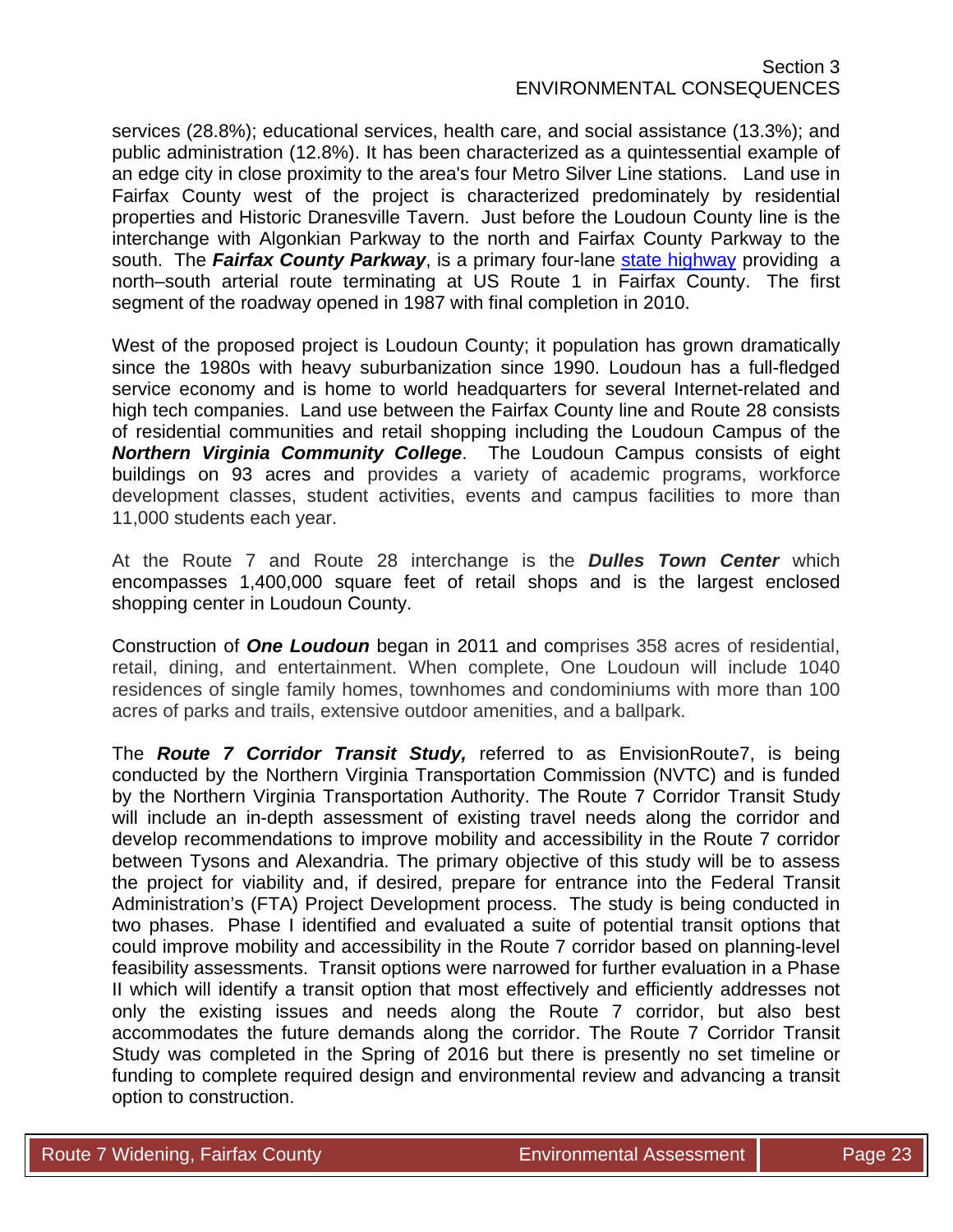*Route 7 Widening - Rolling Holly Drive to Reston Avenue***:** This VDOT project widened a mile and a half of Route 7 from four to six lanes with a raised median and included a10-foot-wide shared-use path in both directions, lengthened turn lanes, and improved intersection operation, particularly at Georgetown Pike, Route 7 and Seneca Road. Construction was completed in February 2016.

The *Dulles Corridor Metrorail Project* is a 23-mile extension of Washington's existing Metrorail System. It is being built in two phases by the Metropolitan Washington Airports Authority (MWAA). Phase 1 of the new line opened on July 26, 2014, connecting East Falls Church with Tysons Corner and Reston, Virginia's largest employment centers, with downtown Washington and Largo, Maryland. Known as the Silver Line, the extension is operated by the Metropolitan Washington Area Transit Authority (WMATA). Phase 1 includes four stations are in the Tysons Corner area: (1) the McLean Station on the northwest side of Route 123 at Scotts Crossing/Colshire Drive, (2) the Tysons Corner Station is on the north side of Route 123 at Tysons Boulevard, (3) the Greensboro Station in the median of Route 7, just west of the Route 123 overpass and (4) the Spring Hill Station is in the median of Route 7 at Spring Hill Road. Preliminary construction for Phase 2 began in 2014 from the eastern edge of Reston west to Washington Dulles International Airport and to Ashburn in eastern Loudoun County. While construction of Phase 2 will take five years, a completion date has not been set. When both phases are complete, the line will provide a one-seat, no transfer ride from Dulles to downtown Washington, D.C.

#### Reasonably Foreseeable Future Actions

*Transforming Tysons*: In June 2010, the Board of Supervisors adopted a **Comprehensive Plan Amendment** for Tysons Corner Urban Center. The Plan was designed to take advantage of the four new Metro stations coming to Tysons in 2014. By 2050 Tysons will be transformed into a walkable, green urban center. It will be home to up to 100,000 residents and 200,000 jobs in that year. Tysons is envisioned as Fairfax County's "downtown," or a 24-hour urban center where people live, work and play. Three-quarters of future growth will be within a half mile of the stations. Many offices and homes will be a three to six minute walk from the stations, allowing people to get around on foot, bicycle, bus or subway.

Approved by the county in 2010, planned development of *Kincora* is for more than 2 million square feet of office space as well as retail space, two hotels, a state-of-the-art performing arts center, and 1,400 multifamily-residential units on 424 acres at the southwest corner of Route 7 and Route 28. Construction is scheduled to begin in the spring of 2017 with occupancy in the spring or summer of 2018; full build out of Kincora is planned over the next 15 to 20 years.

The Federal Aviation Administration (FAA) and the Metropolitan Washington Airports Authority (MWAA) plan to advance the commercial development of a 416-acre parcel of property that it owns at Washington Dulles International Airport (Duties Airport) by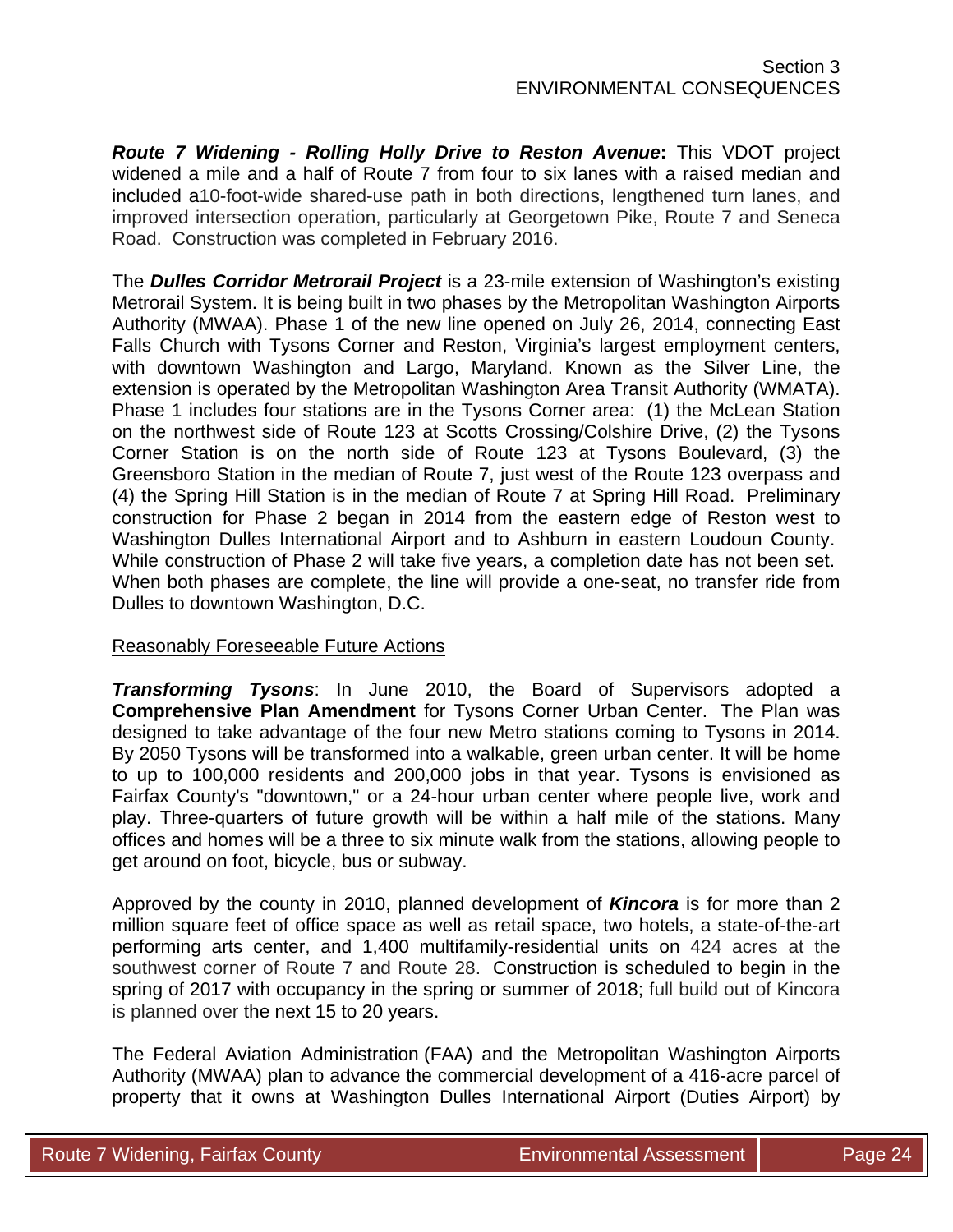entitling the land through a series of pre-development decisions and approvals. As a result, the Authority has commissioned the development of a General Plan and Environmental Assessment (EA) for this property, which is located along the western edge of Dulles Airport. The property, known as the **Western Land Area (Western Lands)** represents one of the largest remaining undeveloped parcel of land in the rapidly developing Route 606 (Old Ox Road) corridor. NEPA scoping began in September 2016 and the Draft EA is anticipated to be available for public review and comment in 2017.

As highlighted above by the past, present, reasonably foreseeable future actions, the study area has been and will be in a steady progression of development. Conversion of natural areas to developed land has had the greatest impact on the area. This development has helped lead to the degradation and/or loss of natural resources over time.

#### No-Build Alternative

Under the No-Build Alternative impacts to natural areas would continue to occur due to the projected development in the study area.

#### Build Alternative

The Build Alternative would alleviate congestion, contributing minor beneficial cumulative effects to socioeconomics, land use, and community facilities. Once complete, the project is not anticipated to create significant induced growth or development beyond what is anticipated without the project.

The Build Alternative's impacts to wetlands and water quality would contribute to the cumulative effects that have occurred in the past to natural resources within the study area. However, mitigation measures would compensate for impacts to wetlands and water quality.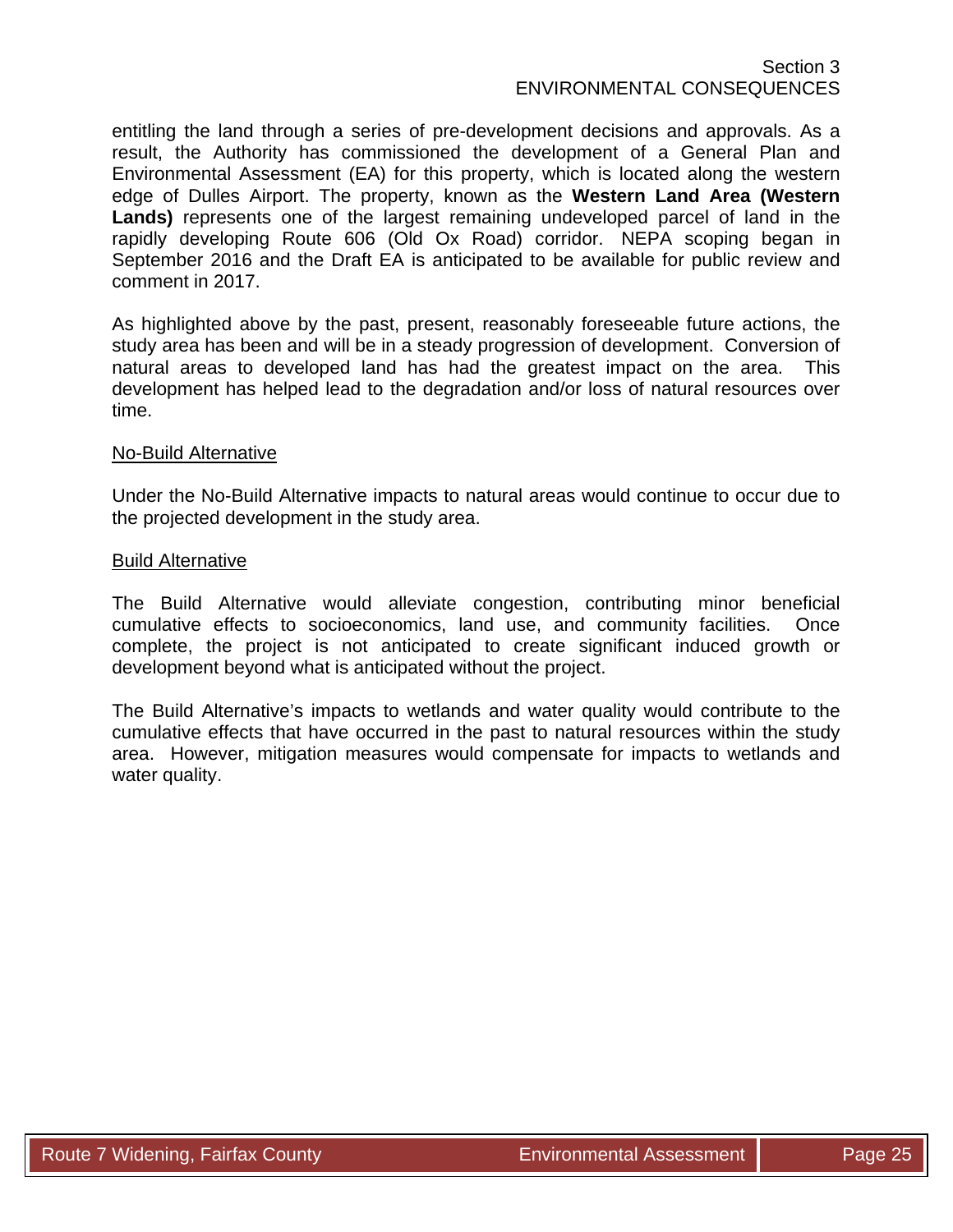# **4.1 AGENCY COORDINATION**

During the process of preparing this document, the federal, state, and local agencies listed below were consulted to obtain pertinent information and to identify key issues regarding potential environmental impacts. All comments have been reviewed and evaluated as part of the preparation for this document.

- U.S. Army Corps of Engineers
- U.S. Fish and Wildlife Service
- U.S. Department of Agriculture, Natural Resources Conservation Service
- Virginia Department of Conservation and Recreation
- Virginia Department of Environmental Quality Air, Water and Waste Divisions
- Virginia Department of Forestry
- Virginia Department of Game and Inland Fisheries
- Virginia Department of Health
- Virginia Department of Historic Resources
- Virginia Marine Resources Commission
- Virginia Outdoors Foundation
- Fairfax County Department of Health
- Fairfax County Department of Housing and Community Development
- Fairfax County Department of Transportation
- Fairfax County Economic Development Authority
- Fairfax County Fire and Rescue Department
- Fairfax County Local Bay Act Coordinator
- Fairfax County Park Authority
- Fairfax County Public Schools
- Fairfax County Water Authority
- Northern Virginia Soil and Water Conservation District
- Bethel Washington Primitive Baptist Church
- McLean Bible Church, Tysons Campus
- Providence Baptist Church

Coordination has been ongoing with the U.S. Army Corps of Engineers and the Environmental Protection Agency (EPA) regarding the impacts to waters of the U.S. and wetlands. VDOT will continue to coordinate with these agencies throughout project development to ensure avoidance and minimization of these impacts have occurred to the greatest extent practicable and to obtain the necessary water quality permits prior to construction.

# **4.2 PUBLIC INVOLVEMENT**

Multiple public involvement activities for this project have occurred since 2012, including two project newletters issued in December 2015 and May 2016. Public meetings were held on November 28, 2012, November 6, 2013, June 24, 2014, September 24, 2015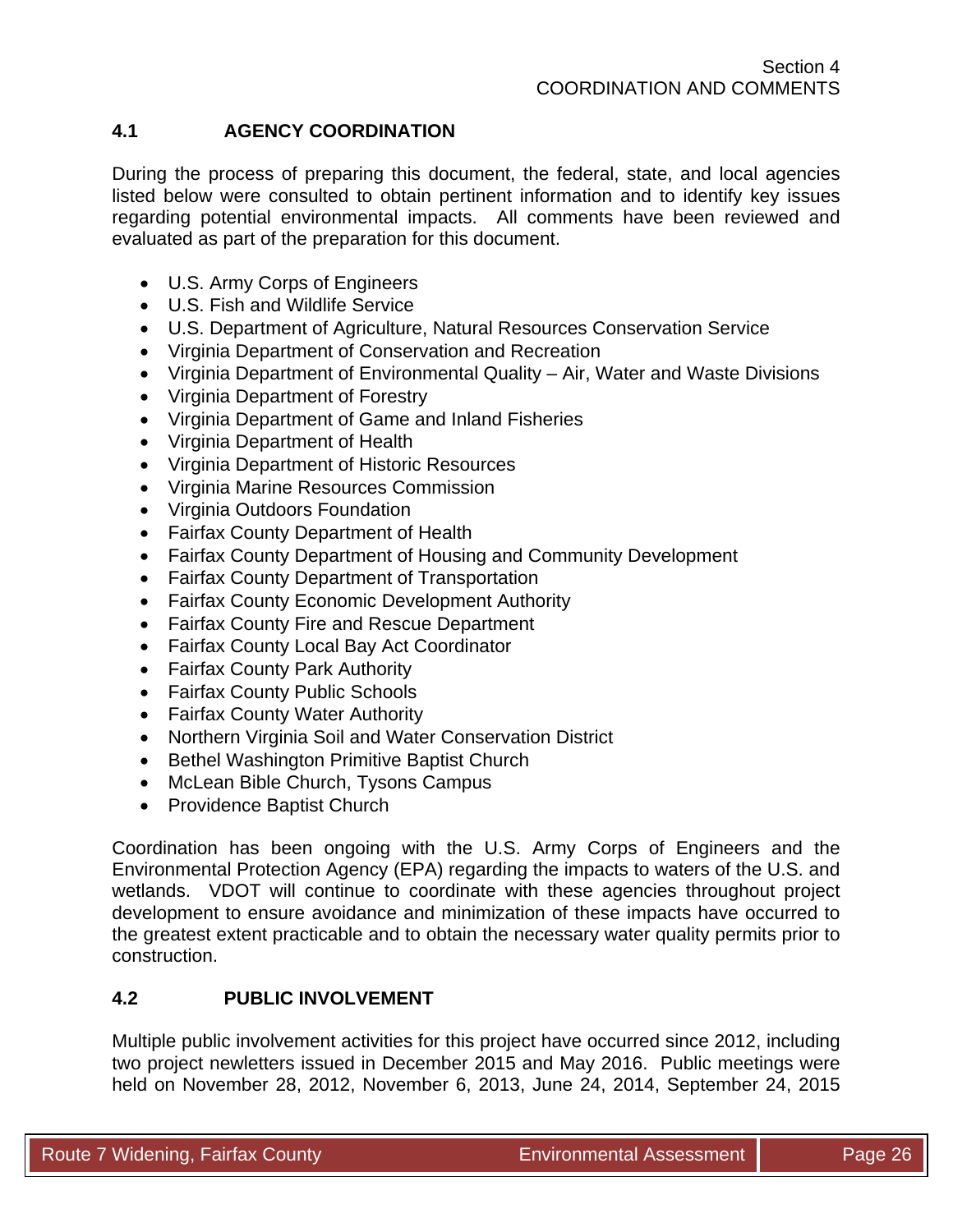and June 16, 2016. In addition, community briefings have been held with the following individual homeowner associations (HOA) and community groups:

- Route 7 Corridor Improvements Project Working Group
- Wolf Trap Woods Homes Association
- Woodside Estates HOA
- Carrington HOA
- Carpers Farm HOA
- Brandermill Estates HOA
- Piney Run HOA
- Ascot HOA
- Coventry Springs HOA
- Lewinsville Coalition
- Great Falls Citizens Association
- Brandermill HOA
- Colvin Meadow Estates HOA
- Great Falls Crossing HOA
- Ciara Estates HOA
- Shaker Woods HOA
- Colvin's Landing Community Association
- Wolftrap Meadows HOA
- Colvin's Glen Citizens Association
- Middleton HOA
- Bradley Oaks HOA
- Towlston Meadow HOA
- Shouse Village HOA
- Shain Court Community
- Hawthorne at Great Falls HOA
- Old Ash Grove Community
- Great Falls Crossing HOA
- Cedar Chase at Great Falls HOA
- Lockmeade HOA
- Great Falls Glen HOA

Specific details about previous public involvement activities, including project newletters, can be found at http://www.connectroute7.org/learn\_more/documents.asp.

VDOT will hold a Location and Design Public Hearing for this project in November 2016. The purpose of the hearing will be to present the preliminary project design and findings of this Environmental Assessment (EA), provide a discussion forum between the public and project team, and obtain input and comments from the community. In addition, there will be a minimum of a 30-day public comment period following notice of availability of the EA. Any comments received during the public hearing and public comment period will become part of the public hearing record.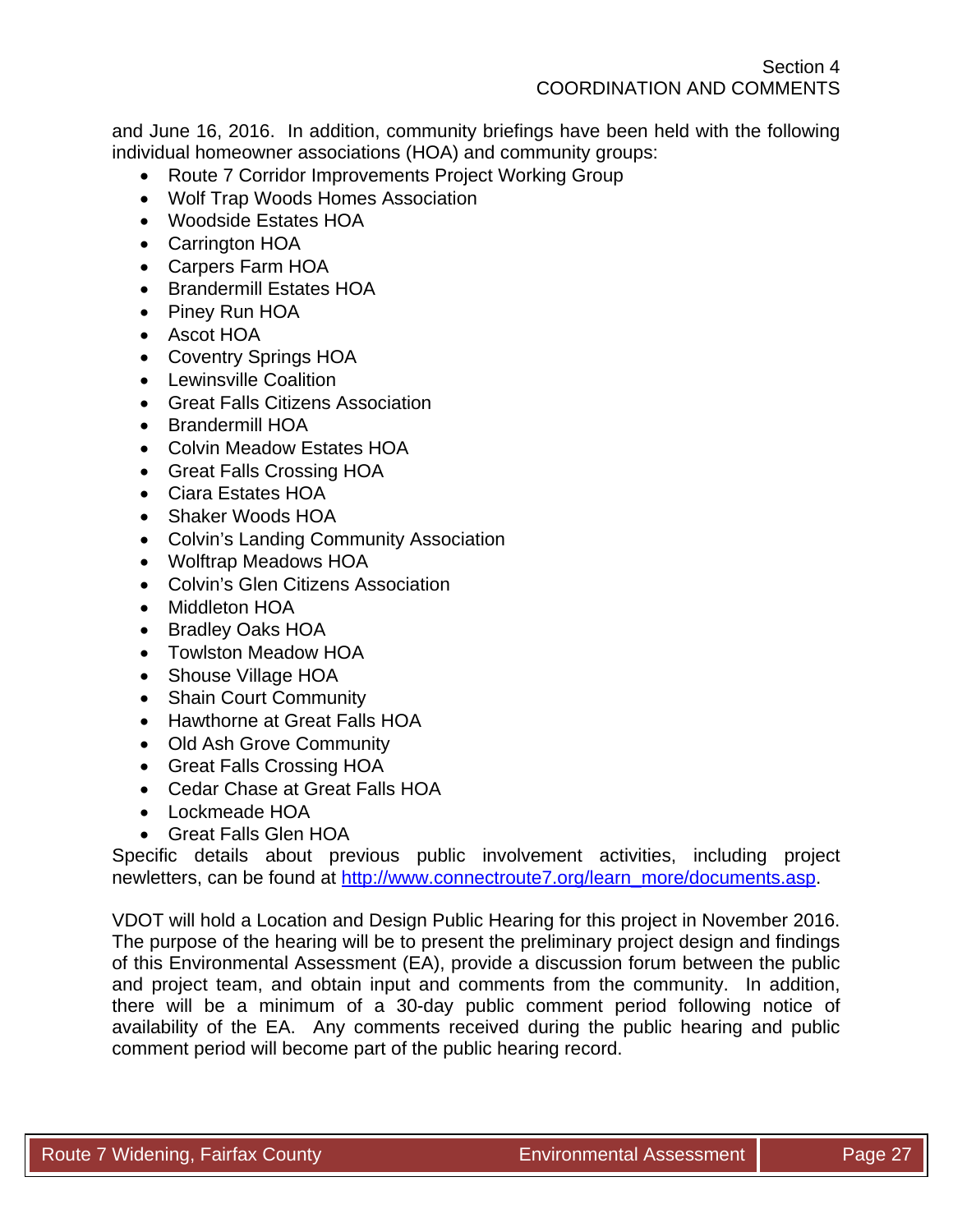This page was intentionally left blank.